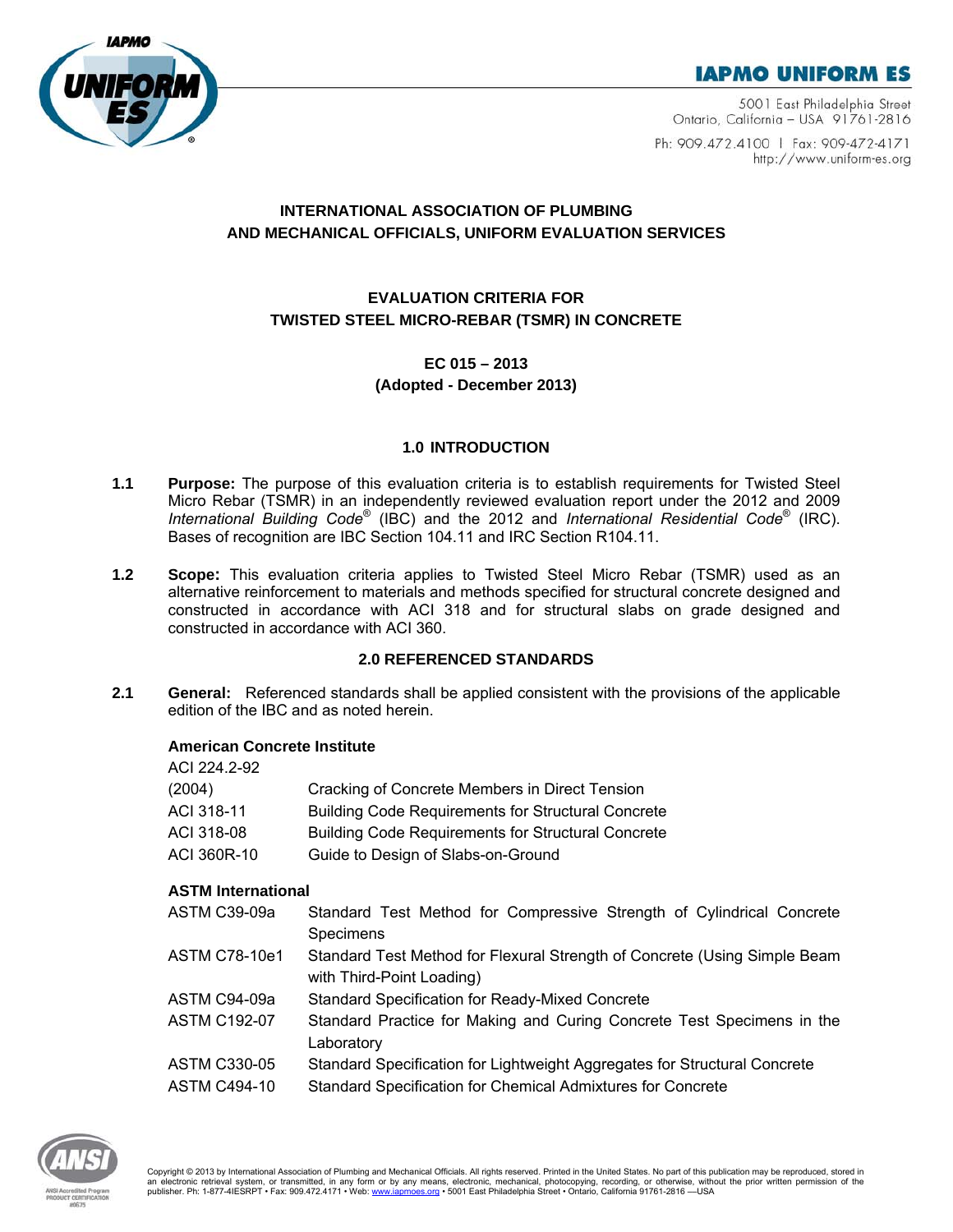| ASTM C1609-06       | Standard Test Method for Flexural Performance of Fiber-Reinforced    |
|---------------------|----------------------------------------------------------------------|
|                     | Concrete (Using Beam with Third-Point Loading)                       |
| <b>ASTM E111-04</b> |                                                                      |
| (2010)              | Standard Test Method for Young's Modulus, Tangent Modulus, and Chord |
|                     | Modulus                                                              |
| ASTM E119-08a       | Standard Test Methods for Fire Tests of Building Construction and    |
|                     | <b>Materials</b>                                                     |

 $\mathcal{L}_\mathcal{L} = \mathcal{L}_\mathcal{L} = \mathcal{L}_\mathcal{L} = \mathcal{L}_\mathcal{L} = \mathcal{L}_\mathcal{L} = \mathcal{L}_\mathcal{L} = \mathcal{L}_\mathcal{L} = \mathcal{L}_\mathcal{L} = \mathcal{L}_\mathcal{L} = \mathcal{L}_\mathcal{L} = \mathcal{L}_\mathcal{L} = \mathcal{L}_\mathcal{L} = \mathcal{L}_\mathcal{L} = \mathcal{L}_\mathcal{L} = \mathcal{L}_\mathcal{L} = \mathcal{L}_\mathcal{L} = \mathcal{L}_\mathcal{L}$ 

#### **Canada Standards Association**

CSA A23.2-16C Standard Test Method for Determination of Steel or Synthetic Fibre Content in Plastic Concrete

#### **International Code Council**

|       | 2012 and 2009 IBC International Building Code <sup>®</sup>    |
|-------|---------------------------------------------------------------|
|       | 2012 and 2009 IRC International Residential Code <sup>®</sup> |
| AC208 | Acceptance Criteria for Steel Fibers in Concrete              |

#### **International Organization for Standardization**

- ISO/IEC 17011:2004 Conformity Assessment--General Requirements for Accreditation Bodies Accrediting Conformity Assessment Bodies
- ISO/IEC 17025:2005 General Requirements for the Competence of Testing and Calibration **Laboratories**

#### **Japan Society of Civil Engineers**

JSCE SF-4(1984) Method of Test for Flexural Strength and Flexural Toughness of Steel Fiber Reinforced Concrete, Japan Society of Civil Engineers

#### **Underwriters Laboratories**

UL 263-03 Standard for Fire Tests of Building Construction and Materials – with Revisions through October 24, 2007, Underwriters Laboratories.

#### **3.0 DEFINITIONS**

**3.1 General.** Where the following terms appear in this Evaluation Criteria, such terms shall have the meaning as defined in this section.

**Hybrid Design**: A design that includes a combination of both deformed reinforcing bars and TSMR.

**TSMR Design Classes**: There are four TSMR design classes. The registered design professional shall select the appropriate design class based on the definitions below.

**Class A – Temperature and Shrinkage Reinforcement:** As a replacement for reinforcing bars or welded wire reinforcement in any application as an alternative to minimum reinforcement for the shrinkage and temperature reinforcement specified in Section 7.12 of ACI 318 in members complying with the requirements of Section 22.2.1 (a or b) of ACI 318. This application includes replacement for temperature and shrinkage reinforcement in composite steel deck applications specified in ANSI/SDI-C1.0 or ASCE 3 and other structural plain concrete structures designed according to ACI 318 Chapter 22. The TSMR shall not be used to replace any joints specified in ACI 318 Section 22.3.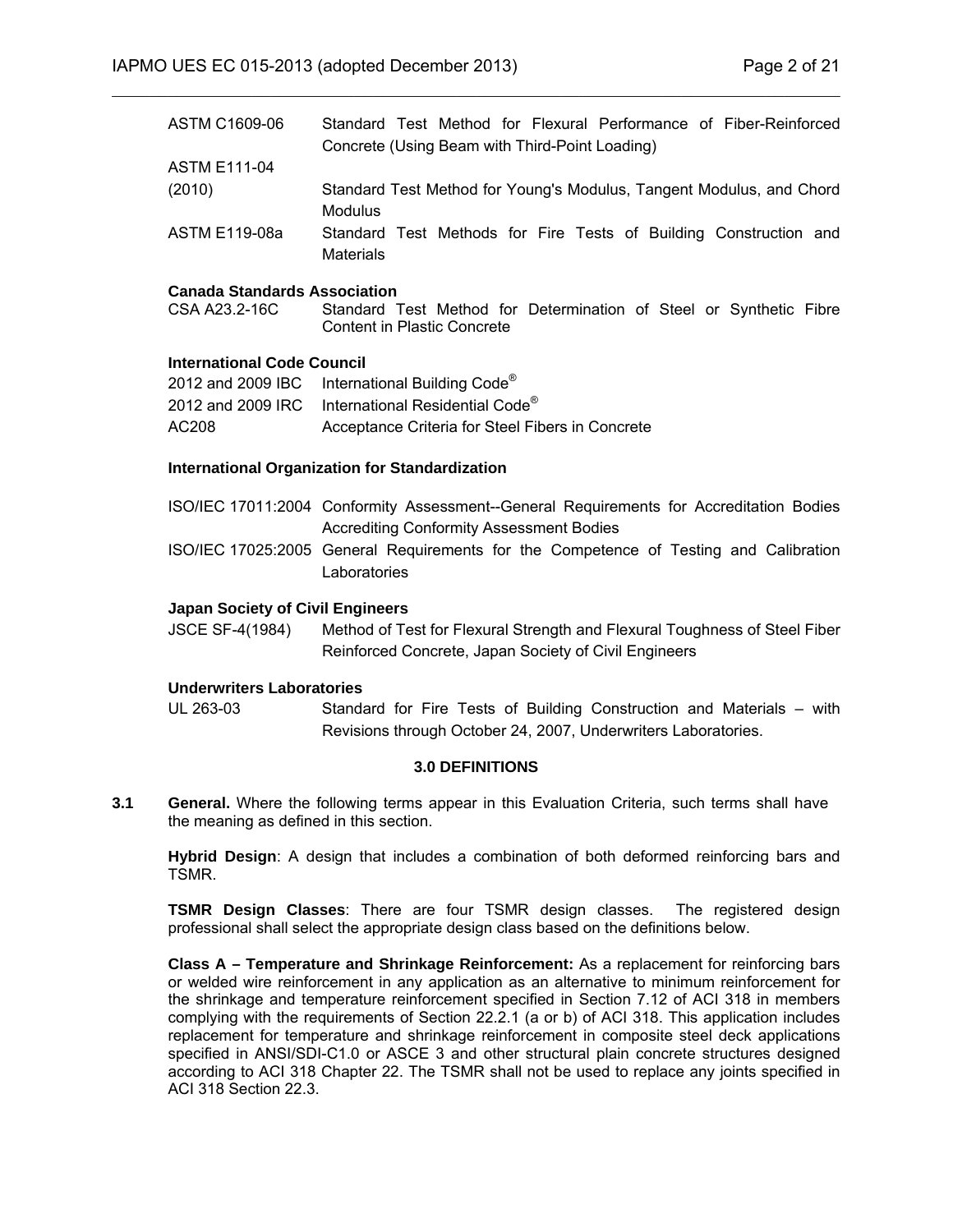**Class B** - **Minimum Structural Reinforcement.** As a replacement for structural reinforcement in soil-supported structures including footings; structural concrete slabs supported directly on the ground (designed in accordance with ACI 318 or ACI 360 Section 11.3.3, Elastic Method); foundations; replacement for structural reinforcement in members in which arch action provides compression in the cross-section; replacement of reinforcement in pile-supported slabs on ground with un-occupied space below not to exceed the slab thickness (so failure will not result in structural collapse endangering occupants) and designed in accordance with ACI 318; and as replacement for reinforcement in structural walls in accordance with ACI 318 Chapter 14 and observing the following criteria:

 $\mathcal{L}_\mathcal{L} = \mathcal{L}_\mathcal{L} = \mathcal{L}_\mathcal{L} = \mathcal{L}_\mathcal{L} = \mathcal{L}_\mathcal{L} = \mathcal{L}_\mathcal{L} = \mathcal{L}_\mathcal{L} = \mathcal{L}_\mathcal{L} = \mathcal{L}_\mathcal{L} = \mathcal{L}_\mathcal{L} = \mathcal{L}_\mathcal{L} = \mathcal{L}_\mathcal{L} = \mathcal{L}_\mathcal{L} = \mathcal{L}_\mathcal{L} = \mathcal{L}_\mathcal{L} = \mathcal{L}_\mathcal{L} = \mathcal{L}_\mathcal{L}$ 

- Thickness of bearing walls shall be not less than 1/24 the unsupported height or length, whichever is shorter, nor less than 5½ inches (140 mm).
- Walls shall be braced against lateral translation (walls shall be laterally supported in such a manner as to prohibit relative lateral displacement at top and bottom or on both sides of individual wall elements, such as occurs with free-standing walls or walls in large structures where significant roof diaphragm deflections).
- Under the IBC, at least one No. 5 (16 mm) reinforcing bar shall be provided around all window, door, and similar sized openings. Under the IRC, at least one No. 4 (12.7 mm) reinforcing bar shall be provided around all window, door, and similar sized openings. The reinforcing bars shall be anchored to develop  $f<sub>v</sub>$  in tension at the corners of openings.

**Class C** - **Structural Concrete:** As reinforcement for all other structural concrete including in unsupported horizontal spans.

**Class Cs** – **Non-Linear Slab Design:** As reinforcement in structural slabs on ground designed in accordance with ACI 360 Chapter 11.3.3 Methods 2 (Yield Line Analysis) and 4 (Nonlinear Finite Element Analysis).

**Twisted Steel Micro Rebar (TSMR):** A steel rod or wire, with a non-circular cross section that shall be twisted at least one time (360°) about its own axis. Used as discontinuous reinforcement, the product is typically small enough to be mixed in large numbers into the concrete before placement.

**Twisted Steel Micro Rebar Design Crack Width, S<sub>a</sub>: This is the crack width resulting from** tensile stresses typically measured for structural design applications.  $S_a$  represents the average upper limit of displacement in a direct tension test where the stress remains stable.  $S_a$  is set forth in Eq.-1:

$$
S_a = \delta + X/3 \tag{Eq.-1}
$$

Where:

- *δ* = material elongation as stated on raw material certification test reports, inch (mm).
- $X =$  elongation from twist, representing the materials approximate ability to "stretch" and need not be exactly determined, inch (mm).

$$
X = 1 - \cos\left(\arctan\left(\frac{n2\pi a}{l}\right)\right)
$$

 $(Eq.-2)^{i}$ 

Where:

- *n* = number of full revolutions of the part
- $d =$  equivalent diameter of the wire, inches (mm)
- *L* = length of the part, inches (mm)
- $X =$  percentage reduction in length from twisting the part

The resulting values of *Sa* are used as a reference point for computing tensile resistance and compute maximum allowable crack width. In general the larger the *Sa* selected, the smaller the tensile resistance and the larger the maximum allowable crack width.  $S_a$  shall not exceed 1.0 mm (0.04 inch).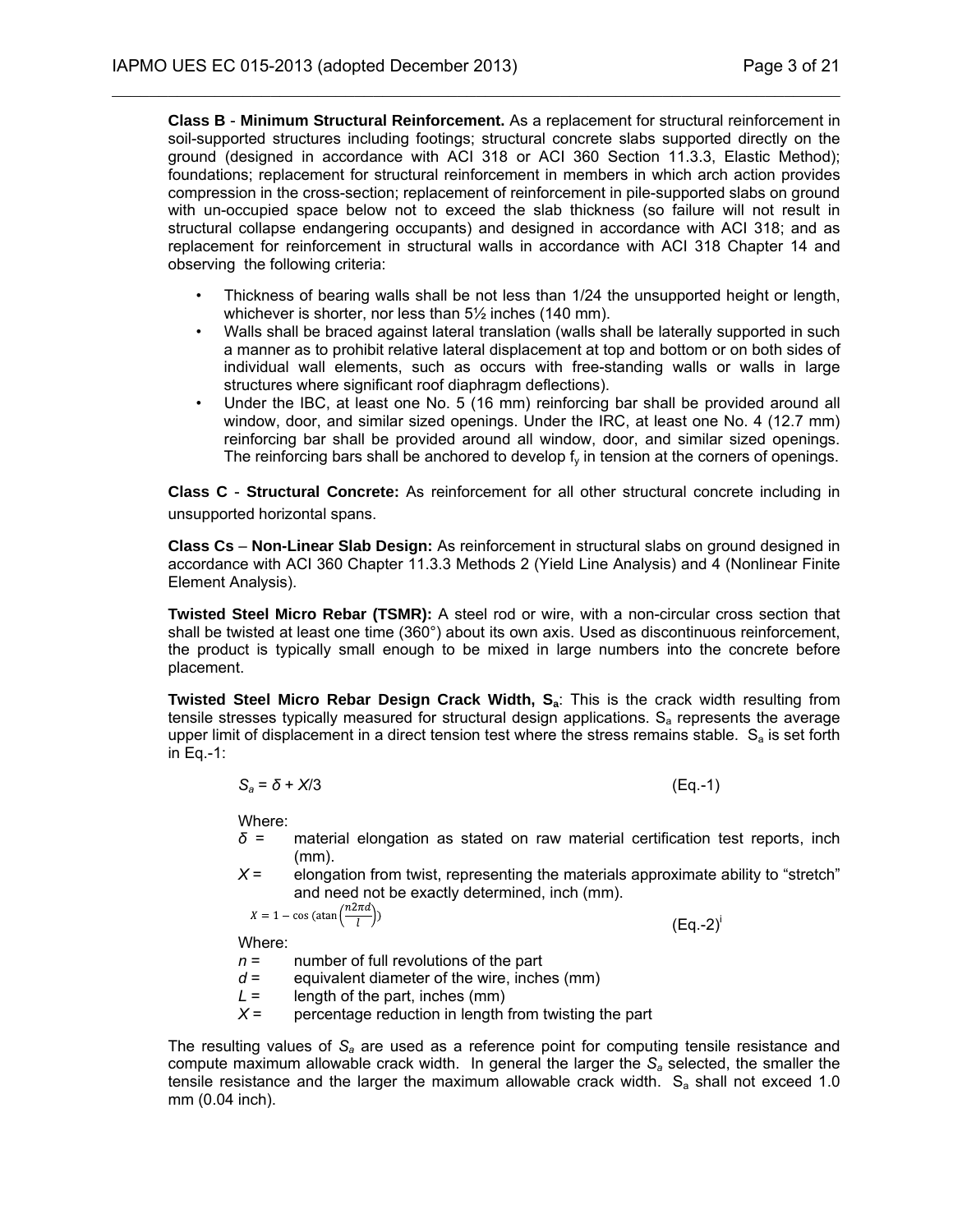### **4.0 BASIC INFORMATION**

 $\mathcal{L}_\mathcal{L} = \mathcal{L}_\mathcal{L} = \mathcal{L}_\mathcal{L} = \mathcal{L}_\mathcal{L} = \mathcal{L}_\mathcal{L} = \mathcal{L}_\mathcal{L} = \mathcal{L}_\mathcal{L} = \mathcal{L}_\mathcal{L} = \mathcal{L}_\mathcal{L} = \mathcal{L}_\mathcal{L} = \mathcal{L}_\mathcal{L} = \mathcal{L}_\mathcal{L} = \mathcal{L}_\mathcal{L} = \mathcal{L}_\mathcal{L} = \mathcal{L}_\mathcal{L} = \mathcal{L}_\mathcal{L} = \mathcal{L}_\mathcal{L}$ 

- **4.1 General:** The following requirements shall be considered in the evaluation of the TSMR:
- **4.2 Product Description:** The following information on the TSMR as defined in Section 3.1 shall be submitted for inclusion in the evaluation report.
	- a. **Raw Material Tensile Strength:** The tensile strength for raw material shall be submitted based on certification or mill tests supplied by the manufacturer.
	- b. **Description of Shape:** The cross sectional shape shall be described and shall be noncircular (has at least one flat edge).
	- c. **Cross Sectional Area:** The cross-sectional area shall be reported and computed from the cross-sectional dimensions on the raw material certification or mill tests.
	- d. **Minimum Twist:** The TSMR twist shall be reported and there shall be at least one 360 degree twist over the length of the product.
- **4.3 Fire Resistance:** At least one roof and one floor concrete assembly designed to be reinforced with TSMR shall be tested for fire resistance in accordance with ASTM E119 or UL 263. Fullscale fire resistance testing specific to the application is not required where an accompanying engineering study prepared by a testing laboratory establishes the equivalency of the TSMR to reinforcing bars in terms of fire resistance.
- **4.4 Installation Instructions:** The manufacturer shall provide the evaluation agency and the laboratories conducting the testing a copy of its installation instructions. All test specimens, shall be prepared in accordance with installation instructions and procedures used in the field.
- **4.5 Packaging and Identification:** Method(s) of packaging and product identification shall be included in the evaluation report. Identification shall include the manufacturer's name and address, product name, and the IAPMO UES evaluation report number.
- **4.6 Testing Laboratories:** Testing laboratories shall be accredited for the applicable testing procedures in accordance with ISO/IEC 17025 by a recognized accreditation body conforming to ISO/IEC 17011. Testing at a non-accredited laboratory shall be permitted by IAPMO UES, provided the testing is conducted under the supervision of an accredited laboratory and the supervising laboratory issues the test report.
- **4.7 Test Reports:** Test reports shall comply with Annex A of this criteria.
- **4.8 Product Sampling:** Sampling of the TSMR for tests under this criteria shall comply with Annex A of this criteria.

# **5.0 TESTING AND PERFORMANCE REQUIREMENTS**

- **5.1 TSMR Material** The testing laboratory shall examine TSMR specimens and verify information in Section 4.2 of this criteria.
- **5.2 Basic Performance:** The TSMR shall comply with AC208 at the minimum allowable dosage.
	- **5.3 Tension Strength Specimens:** Tension strength tests shall be conducted in accordance with Section 6.1 of this criteria. As a minimum, the testing shall encompass the following:
		- **5.3.1 TSMR:** Each size of TSMR shall be tested.
		- **5.3.2 Concrete Proportions:** Each concrete mix design specified by the manufacturer, characterized by compressive strength and aggregate size, shall be tested. For structural lightweight concrete, aggregate shall comply with ASTM C 330, size designation 1 inch (25.0 mm) to 0.187 inch (4.75 mm).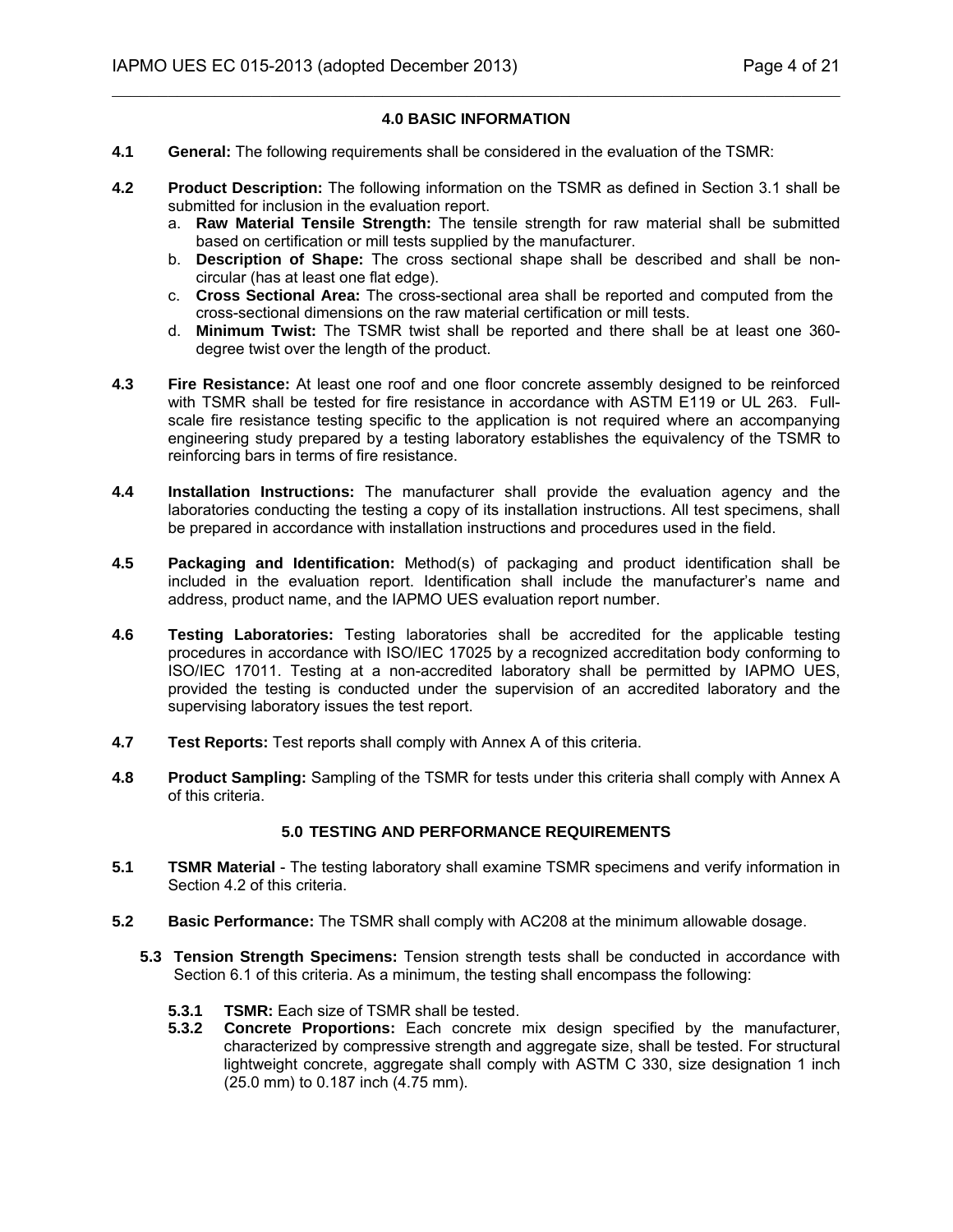- $\mathcal{L}_\mathcal{L} = \mathcal{L}_\mathcal{L} = \mathcal{L}_\mathcal{L} = \mathcal{L}_\mathcal{L} = \mathcal{L}_\mathcal{L} = \mathcal{L}_\mathcal{L} = \mathcal{L}_\mathcal{L} = \mathcal{L}_\mathcal{L} = \mathcal{L}_\mathcal{L} = \mathcal{L}_\mathcal{L} = \mathcal{L}_\mathcal{L} = \mathcal{L}_\mathcal{L} = \mathcal{L}_\mathcal{L} = \mathcal{L}_\mathcal{L} = \mathcal{L}_\mathcal{L} = \mathcal{L}_\mathcal{L} = \mathcal{L}_\mathcal{L}$ 
	- **5.3.3 Dosage Rates:** For each concrete mix design, a range of TSMR dosage rates shall be tested. The minimum and maximum dosage rates shall be tested along with at least one intermediate dosage.
- **5.4 Data Analysis:** The tensile test results shall be analyzed in accordance with Section 7.0 of this criteria.
- **5.5 Performance Requirements:** The tensile test results shall comply with requirements in Section 8.0 of this criteria.
- **5.6 Concrete Compressive Strength:** Compressive strength specimens for each concrete mix design containing the TSMR shall be cast, cured, and tested in accordance with applicable sections of ASTM C192 and C39 respectively.

#### **6.0 TEST METHODS**

- **6.1 Direct Tensile Test:** Testing shall be conducted at room temperature in accordance with ASTM E111, with the following modifications:
	- **6.1.1** Specimens shall be molded in a non-absorptive mold with the use of a form release agent. The mold shall produce specimens similar to Figure 1 of this criteria.
	- **6.1.2** The addition of TSMR shall comply with the published installation instructions.<br>**6.1.3** Specimens shall remain in the molds for a period of 24 hours after casting and
	- **6.1.3** Specimens shall remain in the molds for a period of 24 hours after casting and then cured in accordance with ASTM C 192.
	- **6.1.4** A universal joint shall be positioned at one end of the test specimen as shown in Figure 1 of this criteria.
	- **6.1.5** Three displacement measuring devices with a resolution of 0.1 microns and an accuracy of 1 micron shall be attached to the specimens to record actual displacement. The LVDTs shall be centered about the middle of the gage length of the tension specimen. Figure 1 of this criteria illustrates the placement of the displacement devices.
	- **6.1.6** A minimum of three replicate specimens for each configuration dosage and mix design are required.
	- **6.1.7 Anchoring:** The specimen shall be anchored with a threaded rod capable of developing the expected tensile force.
	- **6.1.8 Test Machine:** A universal tension tester capable of operating under the following parameters is required:
		- **6.1.8.1** Machine shall be capable of a sampling rate of 0.1 Hz minimum.
		- **6.1.8.2** Machine shall be capable of 0.0005 in/min (0.0127 mm/min) co-axial movement rate.
		- **6.1.8.3** Machine shall be able to deflect at least 0.25 inches (6.4 mm)
		- **6.1.8.4** Machine shall be capable of containing the coupon shown in Figure 1 of this criteria.
	- **6.1.9 Reporting:** The reporting requirements listed in ASTM E111 Sections 10.1.8 and 10.1.9 shall be replaced with the following reporting requirements.
		- **6.1.9.1** Tensile force vs. elongation curves shall be reported.
		- **6.1.9.2** The peak tensile force shall be determined.
		- **6.1.9.3** The tensile force and displacement immediately preceding the formation of the first dominant crack shall be determined. The associated stress and strain values shall be computed based on the section size and gage length.
		- **6.1.9.4** The peak post-crack tensile strength shall be determined. This value is defined as the peak load after 0.01 inch (0.25 mm) vertical displacement.
		- **6.1.9.5** The tensile force at the strain limit (defined as S<sub>a</sub>) shall be determined.<br>**6.1.9.6** After the specimen is broken, the total number of TSMR on both face
		- **6.1.9.6** After the specimen is broken, the total number of TSMR on both faces of the broken section extending out of the broken plane at least 0.040 inch (1.00 mm) and at 30 degrees or greater (90 degrees defined as the TSMR being perpendicular to the cracked plane) shall be summed.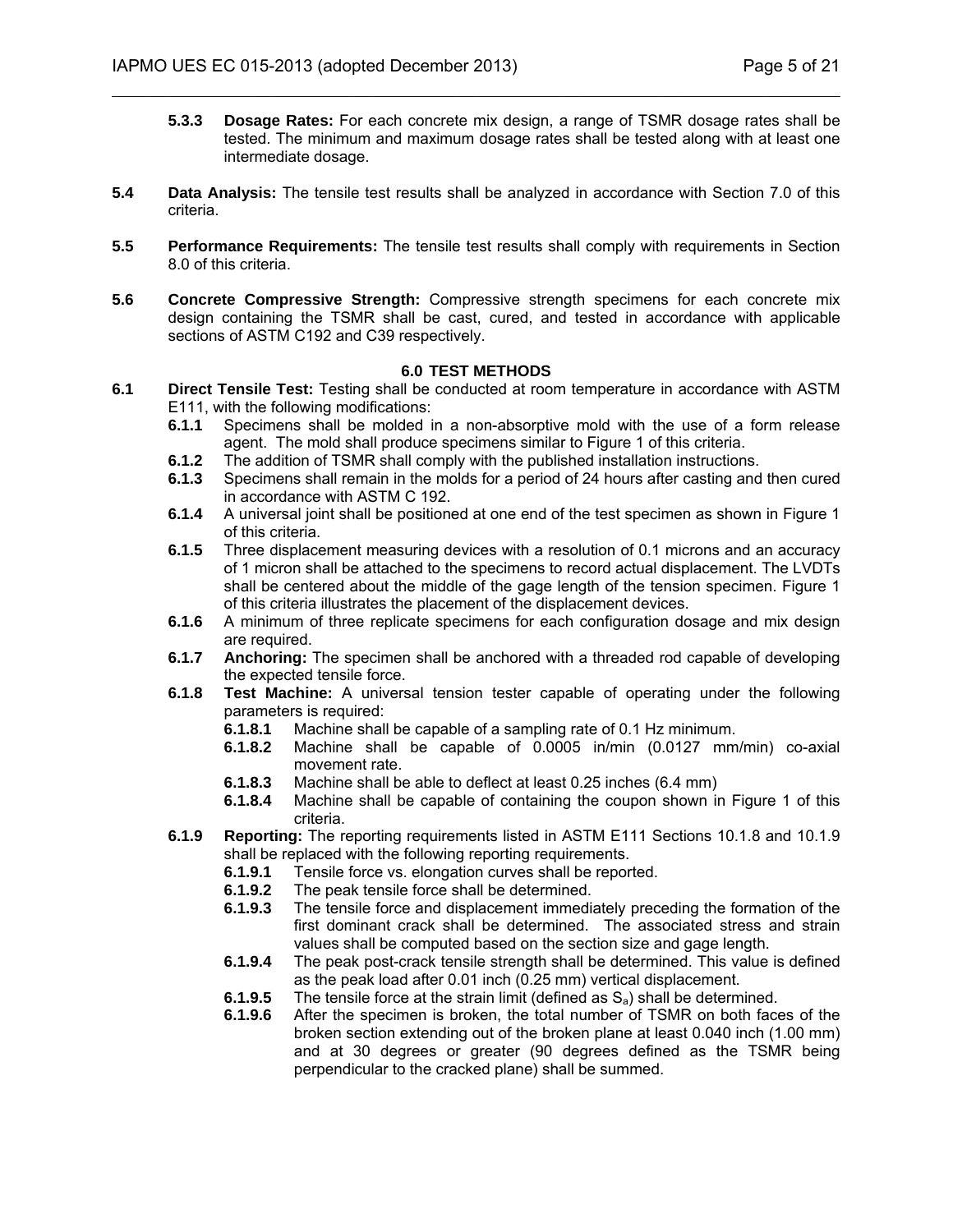**6.1.10 Concrete Compressive Strength Tests:** Three cylinders shall be tested for each unique mix design within 24 hours of tensile testing in accordance with Section 5.6 of this criteria. The actual cylinder test results shall be reduced to the specified compressive strength in accordance with ACI 318 Section 5.3.2.2.

## **7.0 TEST DATA ANALYIS**

 $\mathcal{L}_\mathcal{L} = \mathcal{L}_\mathcal{L} = \mathcal{L}_\mathcal{L} = \mathcal{L}_\mathcal{L} = \mathcal{L}_\mathcal{L} = \mathcal{L}_\mathcal{L} = \mathcal{L}_\mathcal{L} = \mathcal{L}_\mathcal{L} = \mathcal{L}_\mathcal{L} = \mathcal{L}_\mathcal{L} = \mathcal{L}_\mathcal{L} = \mathcal{L}_\mathcal{L} = \mathcal{L}_\mathcal{L} = \mathcal{L}_\mathcal{L} = \mathcal{L}_\mathcal{L} = \mathcal{L}_\mathcal{L} = \mathcal{L}_\mathcal{L}$ 

- **7.1** From the tensile tests in Section 6.1 of this criteria, a general linear regression model shall be developed, capable of predicting the tensile strength as a function of 1) the number of TSMR present in the broken section as set forth in Section 6.1.9 of this criteria and 2) the specified compressive strength of the concrete. The following requirements apply to the regression model:
	- **7.1.1** The linear terms, the constant, and the standard deviation of each model shall be reported.
	- **7.1.2** However, enough tests shall be run to establish the number of TSMR linear term as a statistically significant predictor (the maximum allowable p-value of this term is 0.05 indicating 95% significance).
	- **7.1.3** Outliers and suspicious data points may be removed using standard statistical practices. Outliers may not be removed from the test report and their removal from the regression model shall be justified in writing along with the regression analysis results.
	- **7.1.4** The overall average number of TSMR in the tests shall not exceed the midpoint of the range of TSMR per unit area considered (the dosage may have a bias toward the upper half of the range).

## **8.0 PERFORMANCE REQUIREMENTS**

- **8.1 Strain Capacity Increase Requirement**: Tensile test results shall indicate a statistically significant increase (minimum of 95% confidence, the maximum p-value in a two sample t-test, 0.05) in tensile strain capacity compared to structural plain concrete. A minimum of six control (plain concrete) specimens shall be considered in the analysis in addition to the minimum number of TSMR samples required in Section 6.0. Since resolution of data can be an issue in measurements of small deflections, data with slope coefficient of variation (COV) greater than 2 percent as computed according to ASTM E111, Section 9.2, Equation 4 may be neglected.
- **8.2 Post-Crack Tensile Stability Requirement:** Tensile tests shall indicate that the median of the load carried at *Sa* divided by the maximum load after 0.01 inch (0.25 mm) displacement is equal to or greater than 0.85.

# **9.0 QUALITY ASSURANCE - FIELD INSPECTION:**

- **9.1** The TSMR dosage (mass per unit volume applied to the mix) shall be certified in writing by concrete supplier.
- **9.2** The tested concrete compressive strength shall be the greater of 3,000 psi (20 Mpa) for Class A, Class B, and Class Cs, and 4,000 psi (27 Mpa) for Class C and specified compressive strength for the design.
- **9.3** Compressive strength samples shall be cast, cured, and tested in accordance with applicable sections of ASTM C192 and C39 respectively.
- **9.4** TMSR content (dosage) verification testing, when required, shall be conducted in accordance with CSA A23.2-16C "Standard Test Method for Determination of Steel or Synthetic Fibre Content in Plastic Concrete". The average TSMR content (CSA A23.2-16C Section 9g) shall exceed specified dosage minus the specified TSMR dosage x TSMR distribution coefficient of variation (COV defined in Section 11.1.3.2 or 11.1.3.3 of this criteria). Annex B shows the step by step procedure for developing a table of limits for various TSMR dosages. TSMR content verification is not required for the following TSMR applications: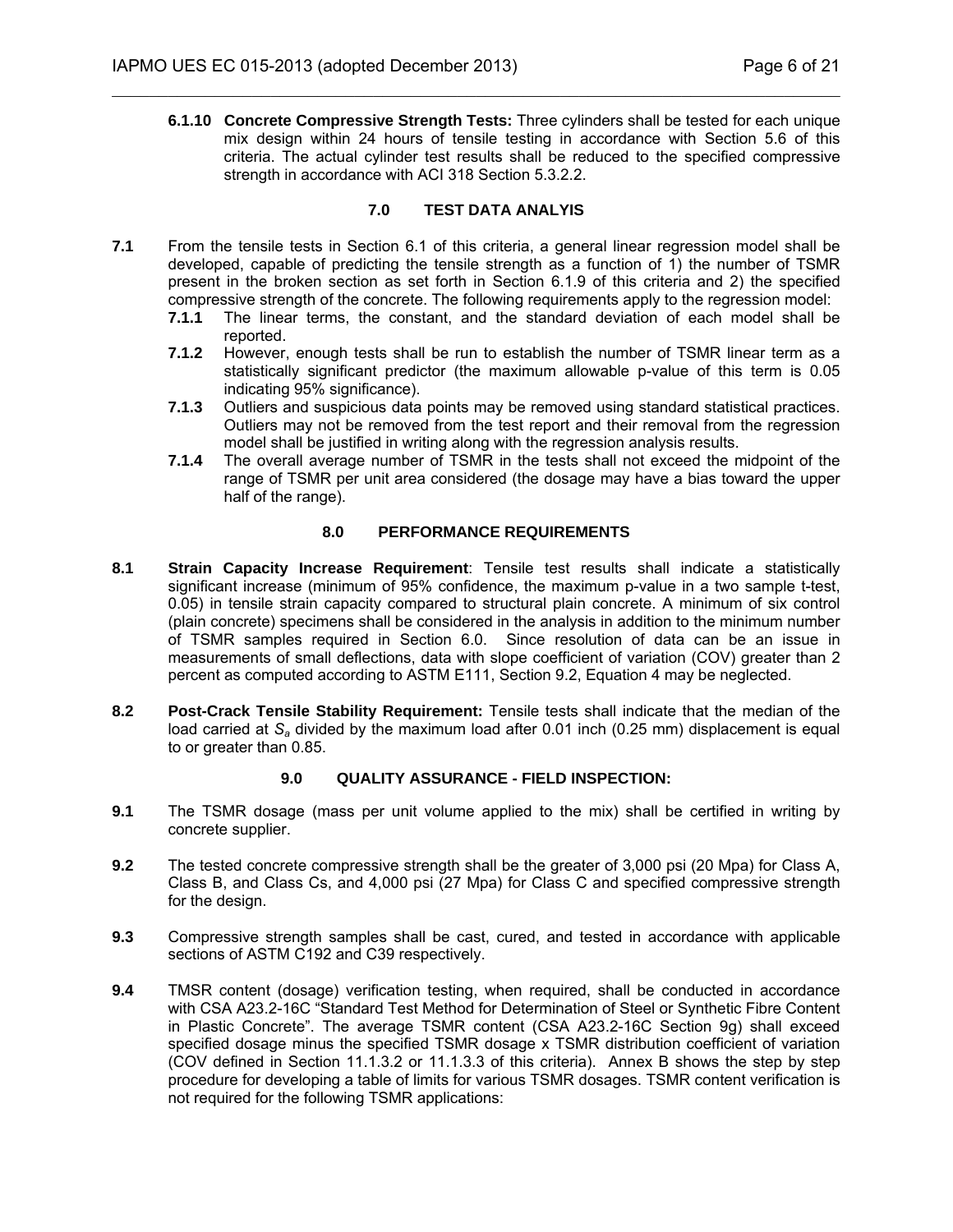- **9.4.1** Class A and B applications where one of three conditions exists which guarantee stability: soil support, lateral support, or arch action as set forth in ACI 318 Section 22.2.1.
- **9.4.2** Applications designed with the minimum quantity of structural reinforcing bars in accordance with ACI 318.

#### **10.0 QUALITY ASSURANCE – MANUFACTURING:**

 $\mathcal{L}_\mathcal{L} = \mathcal{L}_\mathcal{L} = \mathcal{L}_\mathcal{L} = \mathcal{L}_\mathcal{L} = \mathcal{L}_\mathcal{L} = \mathcal{L}_\mathcal{L} = \mathcal{L}_\mathcal{L} = \mathcal{L}_\mathcal{L} = \mathcal{L}_\mathcal{L} = \mathcal{L}_\mathcal{L} = \mathcal{L}_\mathcal{L} = \mathcal{L}_\mathcal{L} = \mathcal{L}_\mathcal{L} = \mathcal{L}_\mathcal{L} = \mathcal{L}_\mathcal{L} = \mathcal{L}_\mathcal{L} = \mathcal{L}_\mathcal{L}$ 

- **10.1** Quality documentation complying with the IAPMO UES Minimum Requirements for Listee's Quality Assurance System (IAPMO UES 010) shall be submitted for each facility manufacturing or labeling products that are recognized in the evaluation report.
- **10.2** A qualifying inspection shall be conducted at each manufacturing facility by an approved inspection agency. The approved inspection agency shall be accredited in accordance with ISO/IEC 17020 by a recognized accreditation body conforming to ISO/IEC 17011.
- **10.3** An annual inspection shall be conducted at each manufacturing facility by an approved inspection agency. The approved inspection agency shall be accredited in accordance with ISO/IEC 17020 by a recognized accreditation body conforming to ISO/IEC 17011.

#### **11.0 APPLICATION**

- **11.1 Analytical Model**: Standard practices for computing bending moment and shear, or any other resistance value based on the tensile strength of the concrete shall be used, replacing the tensile contribution of the continuous reinforcement with the TSMR tensile force. The structural design professional shall use the following procedure to design with TSMR.
	- **11.1.1 Reinforcement Area:** The nominal area of steel for the application shall be computed using standard practice and ACI 318 assuming deformed continuous reinforcement is used.
		- **11.1.1.1** For Class A structural members, the structural design professional may assume the reinforcing bars are in the center of the concrete section.
		- **11.1.1.2** For Class B, C and Cs structural members, the structural design professional shall determine the area of steel required at the depth of the centroid of the tension region of the concrete section.
	- **11.1.2 Area of Steel vs. TSMR Count Table (Figure 2 of this criteria):** The evaluation report shall include a table for each class of design consisting of at least two columns: 1) area of reinforcing bars and 2) number of TSMR required to provide the yielding force equivalent to the area of reinforcing bars listed in Column 1. The structural design professional shall refer to this table to compute the number of TSMR required to provide the tensile resistance equal to a given area of reinforcing bars. The force per TSMR shall be determined using the regression model developed in Section 7.0 of this criteria. This table may have additional columns for different concrete compressive strengths. The manufacturer shall prepare the tables and the evaluation agency shall verify the following:
		- **11.1.2.1** Class A and B Structural Members: Micro-cracks occur and the TSMR remains bonded to the concrete. The average embedded length is  $\frac{1}{2}$  the length of the TSMR. The tensile test measures the response when the average embedded length is only  $\frac{1}{4}$  the length of the TSMR due to the formation of a dominant crack. To obtain the maximum resistance, the tensile force at  $S<sub>a</sub>$  shall be multiplied by the ratio of the embedded lengths:  $L/2$  divided by  $L/4 = 2$  to obtain the force per TSMR.
		- **11.1.2.2** Class C and Cs Structural Members: A multiple crack condition occurs with areas of localization. The average embedded length is L/4 due to the presence of a full depth crack so no adjustment is needed and  $S<sub>a</sub>$  is used to derive the force per TSMR.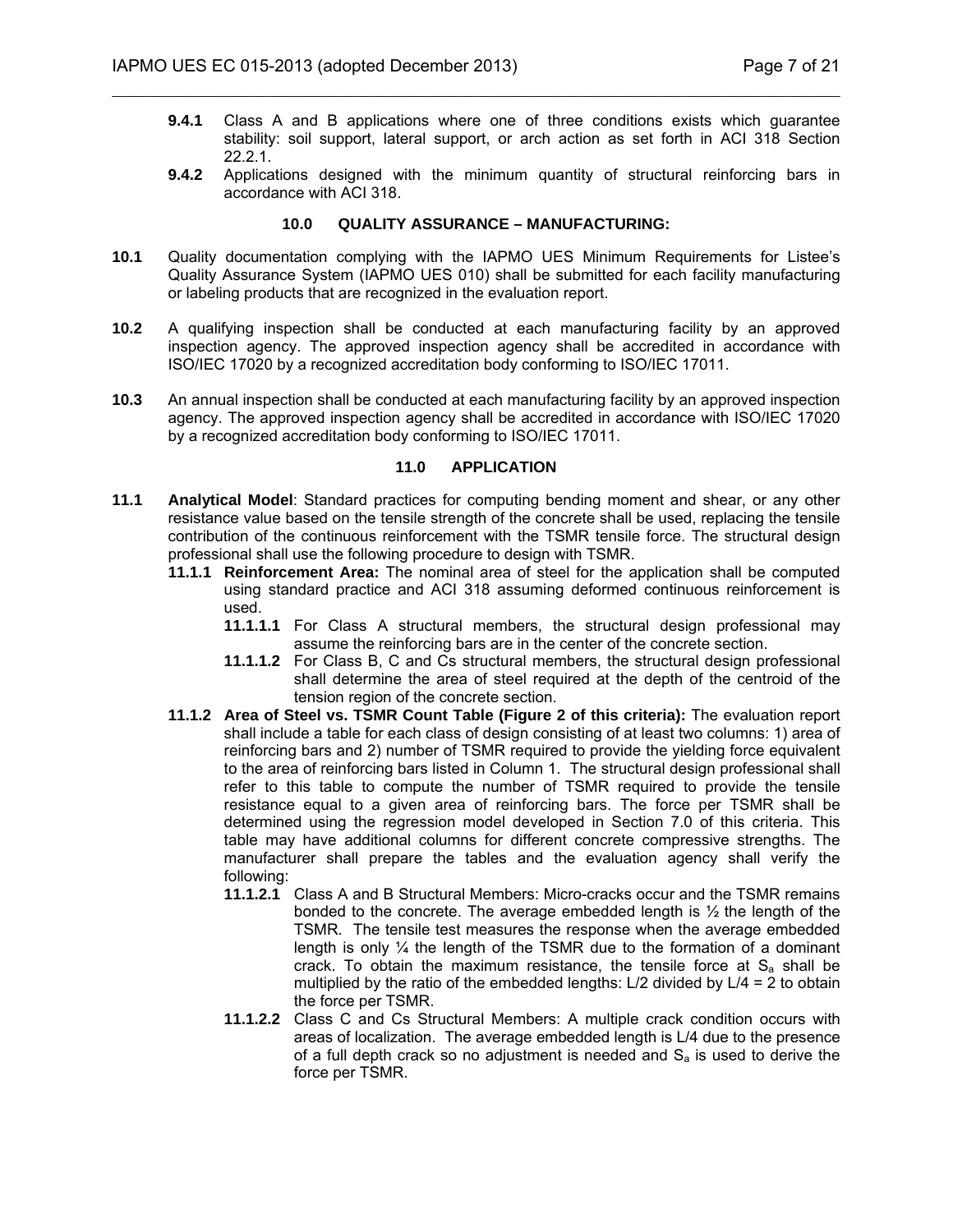**11.1.3 TSMR Count/Unit Area vs. Dosage Table (Figure 3 of this criteria):** The evaluation report shall include a table for each class of design, which includes at least two columns: 1) number of TSMR per unit area 2) TSMR dosage required to provide the number of TSMR listed in column 1. Additional columns may be provided to for different compressive strengths of concrete. The structural design professional shall divide the number of TSMR required by the area of concrete in tension and use this table to determine the TSMR dosage that needs to be applied.

 $\mathcal{L}_\mathcal{L} = \mathcal{L}_\mathcal{L} = \mathcal{L}_\mathcal{L} = \mathcal{L}_\mathcal{L} = \mathcal{L}_\mathcal{L} = \mathcal{L}_\mathcal{L} = \mathcal{L}_\mathcal{L} = \mathcal{L}_\mathcal{L} = \mathcal{L}_\mathcal{L} = \mathcal{L}_\mathcal{L} = \mathcal{L}_\mathcal{L} = \mathcal{L}_\mathcal{L} = \mathcal{L}_\mathcal{L} = \mathcal{L}_\mathcal{L} = \mathcal{L}_\mathcal{L} = \mathcal{L}_\mathcal{L} = \mathcal{L}_\mathcal{L}$ 

- **11.1.3.1** The percentage of TSMR active in resisting tension shall be 88.9 percent, which is the percentage of all TSMR inclined 30 degrees or more relative to the direction of the load.
- **11.1.3.2** The manufacturer may elect to conduct a series of tests as described in Section 6.1 of this criteria to establish the COV at various dosages and present the results to the evaluation agency.
- **11.1.3.3** In the absence of actual distribution data the manufacturer may elect to use distribution data available in literature<sup>ii</sup> (Dupont, L. Vandewalle / Cement & Concrete Composites 27 (2005) 391–398) In this case a copy of the data and regression analysis used shall be provided to the evaluation agency.
- **11.1.4 TSMR Count / Unit Area vs. Tensile Stress Table (Figure 4 of this criteria):** The evaluation report may optionally include a third table, which relates the number of TSMR per unit area to the corresponding tensile stress. Additional columns may be provided for different concrete compressive strengths.
- **11.1.5** A resistance factor shall be applied the table values to address the variance in TSMR performance in Class B and C structural members only. Average responses are used for Class A and Cs structural members. The resistance factor shall be computed in accordance with Eq-3 using standard LRFD statistical methods<sup>III</sup> such that the tensile strength provided by TSMR may be substituted into the design equations for continuous reinforcement. A separate table shall be prepared for each design class.

 $\varphi = e^{-0.75\beta V_r}$  (Eq-3)

Where:

 $\varphi$  is the target resistance factor

*β* is the beta factor defining the acceptable probability of failure (Section 11.2 of this criteria).

*Vr* is combined coefficient of variation of the response model. The coefficient of variation shall be computed using appropriate statistical laws as outlined by MacGregor (MacGregor, J.G. Safety and limit states design for reinforced concrete, Can. J. Civ. Eng. 3,284 (1976)).

# **11.2 Resistance Factor Calibration**

The prediction of bending response from direct tension response can be overly conservative in concrete because direct tension tests do not allow as much re-distribution of load as bending tests allow. The manufacturer may optionally choose calibrate the Class B and C beta values based on experience from laboratory and field-testing to correct for this offset. Calibration shall be done by comparing bending moments predicted using the TSMR tensile stress quantities applied as a rectangular stress block below the neutral axis to the peak and the average post-crack bending moments of 3 or 4 point flexural tests on simple supports – e.g., ASTM C1609, ASTM C78, JSCE SF-4, full scale bending tests, etc.).

**11.2.1** The average post crack bending moment shall be computed as the average of the 1) peak moment, 2) the moment at the midpoint deflection corresponding to a single crack width equal to  $S_a$  and 3) the moment at half of this midpoint displacement). The overall average factor of safety versus the 1) peak and 2) average post crack strength shall be determined. The mid-point deflection may be determined using the following similar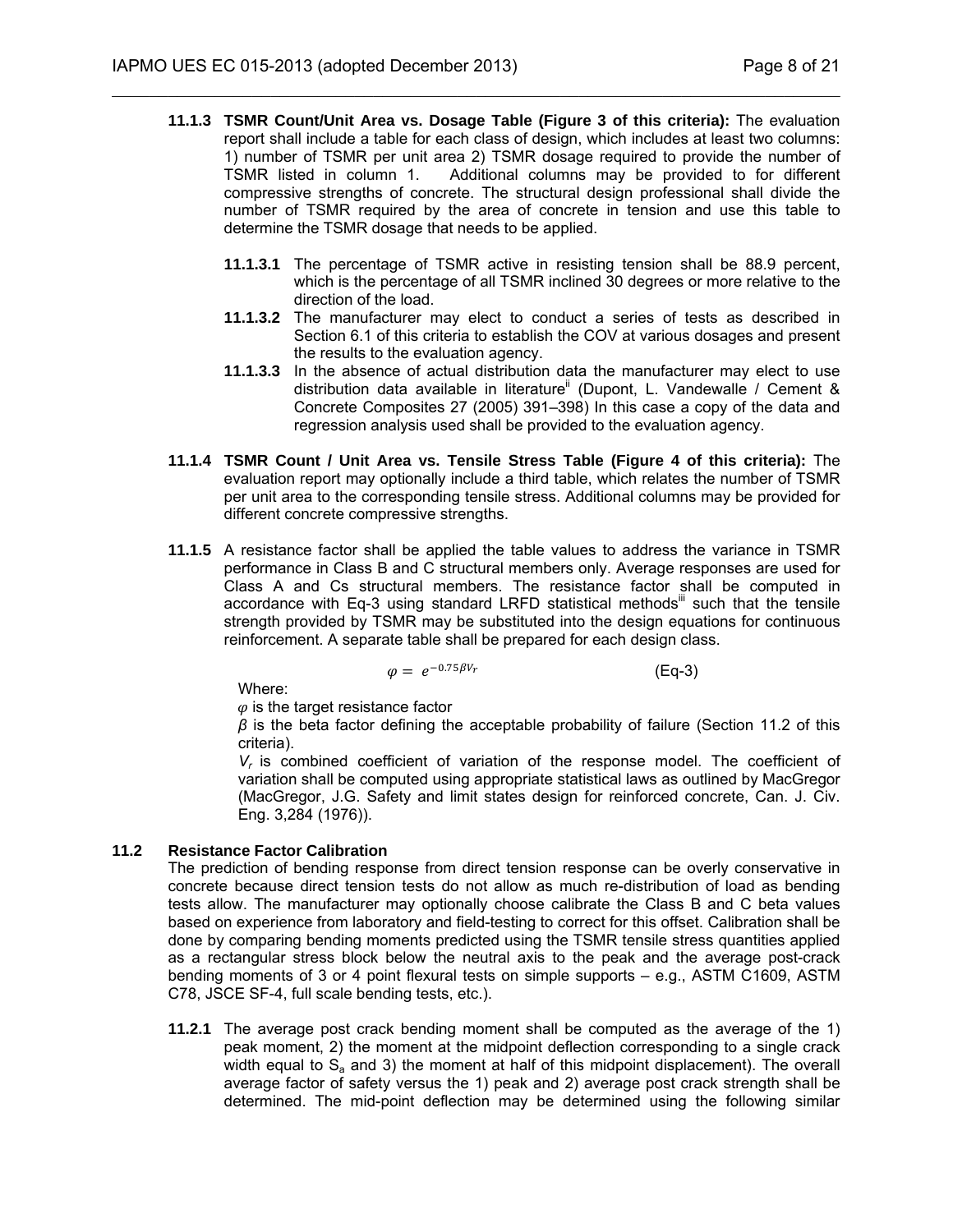triangles approach. Crack width at mid-span shall be estimated in accordance with Eq-4.

$$
track\ width = 4\ x\ \frac{h\times}{2}
$$

$$
\frac{h \times \delta}{span} \tag{Eq-4}
$$

Where

*h* is the height of the beam, inches (mm) *δ* is the mid-span deflection, inches (mm)

 $\mathcal{L}_\mathcal{L} = \mathcal{L}_\mathcal{L} = \mathcal{L}_\mathcal{L} = \mathcal{L}_\mathcal{L} = \mathcal{L}_\mathcal{L} = \mathcal{L}_\mathcal{L} = \mathcal{L}_\mathcal{L} = \mathcal{L}_\mathcal{L} = \mathcal{L}_\mathcal{L} = \mathcal{L}_\mathcal{L} = \mathcal{L}_\mathcal{L} = \mathcal{L}_\mathcal{L} = \mathcal{L}_\mathcal{L} = \mathcal{L}_\mathcal{L} = \mathcal{L}_\mathcal{L} = \mathcal{L}_\mathcal{L} = \mathcal{L}_\mathcal{L}$ 

*span* is the unsupported distance between supports, inches (mm) Class A and Class Cs designs are based on average values so *β* shall be set to zero for these design classes. No calibration is required for these classes.

- **11.2.2** Class B design is based on micro-cracking behavior so a minimum average factor of safety vs. peak post crack strength of 4 shall be observed with less than 1:20 overpredictions (based on β of 1.5 at peak). The β may be adjusted until this requirement is achieved.
- **11.2.3** Class C design is assumes localized cracking behavior so the minimum average factor of safety vs. average post crack strength of 2 shall be observed with less than 1:20 overpredictions (based on *β* exceeding 1.5 at average post crack). The *β* may be adjusted until this requirement is achieved.
- **11.2.4** A third party testing laboratory, or customer shall perform tests used for calibration purposes. Since the purpose of calibration is to adjust the model to estimate performance under localized conditions and actual users conduct many of these tests, testing need not be conducted at accredited facilities. The testing laboratory may be exempt from accreditation where test results are provided and a registered design professional who reviews the data and calibration computations and agrees with the submitted results.
- **11.3 Performance Based Alternative:** The design criteria outlined in this section as well as the limitations in Section 12.0 of this criteria may be modified or waived if the registered design professional shows through analysis or testing conformance to the performance requirements of the application, as also allowed in ACI 318 Section 1.4, IRC and IBC Section 104.11, and relevant ACI code casesiv

# **12.0 LIMITATIONS**

- **12.1 Class Application Limits:** The permitted applications for each class are described in detail in Section 3.1 of this criteria.
- **12.2 Class A and B Strain Limits:** The average tensile strain in the concrete shall not exceed the average increase in tensile strain determined through direct tension testing set forth in Section 6.1 of this criteria. The average tensile strain in may be estimated by dividing the tensile stress in the concrete by the modulus of elasticity of the concrete (Hooke's Law). If the limit is not satisfied, Class C design is required. For Class A and B Table 3 (Figure 4 of this criteria) shall be utilized to select the provided TSMR unit tensile strength. The average strain shall be calculated in accordance with Eq-5:

$$
\epsilon \cong \frac{\text{TSMR tensile stress}}{E_{CT}} \tag{Eq-5}
$$

Where:

 $E_{ct}$  is the tensile modulus of elasticity of concrete containing TSMR, estimated as 57,000 $\sqrt{fc}$ (psi)or 4200 $\sqrt{f}$ c (MPa).

*ε* is the average concrete tensile strain

**Note:** this calculation is not meant to be a predictor of crack formation but rather a predictor of the concrete's ability redistribute loads by having at least enough tensile strain capacity at the centroid of the tensile region to resist formation of a full depth dominant cracks. These types of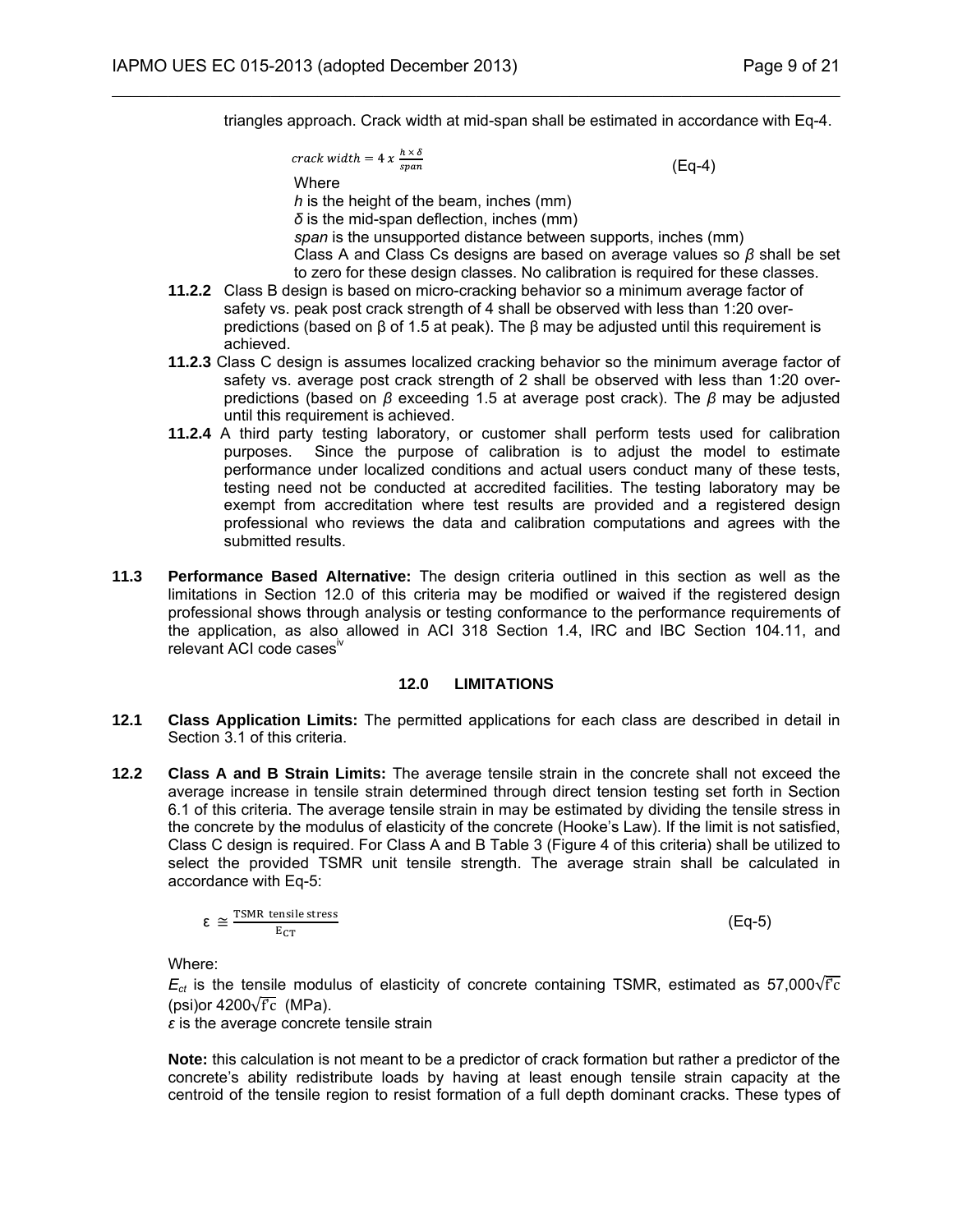cracks eliminate alternative load paths and the ability for the loads to re-distribute through-out the member.

 $\mathcal{L}_\mathcal{L} = \mathcal{L}_\mathcal{L} = \mathcal{L}_\mathcal{L} = \mathcal{L}_\mathcal{L} = \mathcal{L}_\mathcal{L} = \mathcal{L}_\mathcal{L} = \mathcal{L}_\mathcal{L} = \mathcal{L}_\mathcal{L} = \mathcal{L}_\mathcal{L} = \mathcal{L}_\mathcal{L} = \mathcal{L}_\mathcal{L} = \mathcal{L}_\mathcal{L} = \mathcal{L}_\mathcal{L} = \mathcal{L}_\mathcal{L} = \mathcal{L}_\mathcal{L} = \mathcal{L}_\mathcal{L} = \mathcal{L}_\mathcal{L}$ 

The baseline tensile strain capacity shall be set at 70 micro-strain (0.00007). This value is based on equations for the direct tensile strength (first crack strength) of normal-weight concrete set forth in ACI 224.2R Equation 3.2 and *Ec* shall be computed from ACI 318 Section 8.5.1. The TSMR strain limit shall be set at one plus the percent increase determined in accordance with Section 8.1 times this baseline. While the equations provide some differences for lightweight concrete, the change is not significant enough to require re-computation of the baseline strain. The strain increases with TSMR dosage. A simple regression analysis shall be performed to establish three or more strain limits based on average increase in strain within each range versus TSMR content per unit area. The strain increase shall not exceed the 90th percentile of all data collected for the strain increase derivation in Section 8.1 of this criteria.

In cases of prestressed concrete, the initial compressive strain may be subtracted from strain calculated according to Eq-5. In cases of restrained shrinkage and joint-less slabs, the estimated shrinkage strain shall be added to the strain computed from Eq-5. Several methods of strain computation are available. The structural design professional shall select an appropriate method to calculate these tensile strain values. TSMR shall not be used to replace post-tension and prestressing strands except as provided in Section 11.3 of this criteria. The addition of TSMR does not change the prestressed design procedure.

## **12.3 Class C Structure Limitations**

- **12.3.1** Bar reinforcement is not required in any structural member where strains exceeds the Class A or B strain limits but conforms to the Class A or B application limitations listed in Section 3.1 of this criteria. The structural design professional, may, however elect to use a combination of bar reinforcement and TSMR for these applications.
- **12.3.2** Bar reinforcement is required in any structure not complying with the Class A and B application limitations listed in Section 3.1 of this criteria. The minimum quantity shall be as prescribed in ACI 318 Section 10.5.1 or other code-required minimum structural reinforcement for the application.
- **12.3.3** Unsupported horizontal spans (free-spanning beams or slabs with occupied space above or beneath) shall have the minimum amount of bar reinforcement required by ACI 318 to resist nominal service loads.
- **12.3.4** Strength provided by non-composite stay-in-place forms for installations not complying with the Class A and B application limitations may be used to satisfy the minimum reinforcement requirement provided the structural design professional designs the forms to provide resistance equal to or greater the resistance than provided by the required bar reinforcement. The TSMR dosage shall be adequate to support the entire load and the contribution of the stay-in-place forms shall not be added to the TSMR capacity.
- **12.3.5** The requirement for reinforcing bars may be waived based on acceptable data in accordance with Section 11.3 of this criteria.

# **12.4 Class A and B Hybrid Design**

- **12.4.1** Hybrid design is allowed for Class A and B structural members with no minimum reinforcing bar requirement when the application limits listed in Section 3.1 of this criteria and strain limits in Section 12.2 of this criteria are satisfied.
- **12.4.2** If Class A or B application limits listed in Section 3.1 of this criteria are satisfied but the strain limit in Section 12.2 of this criteria is exceeded, the structural member may be designed as Class B Hybrid. This process will reduce the strain computed in Section 12.2 of this criteria. The strain limit may be waived if the minimum amount of bar reinforcement as prescribed in ACI 318 Section 10.5.1 is provided. Alternatively, the structural design professional may elect to design the structural member as Class C without the need for bar reinforcement.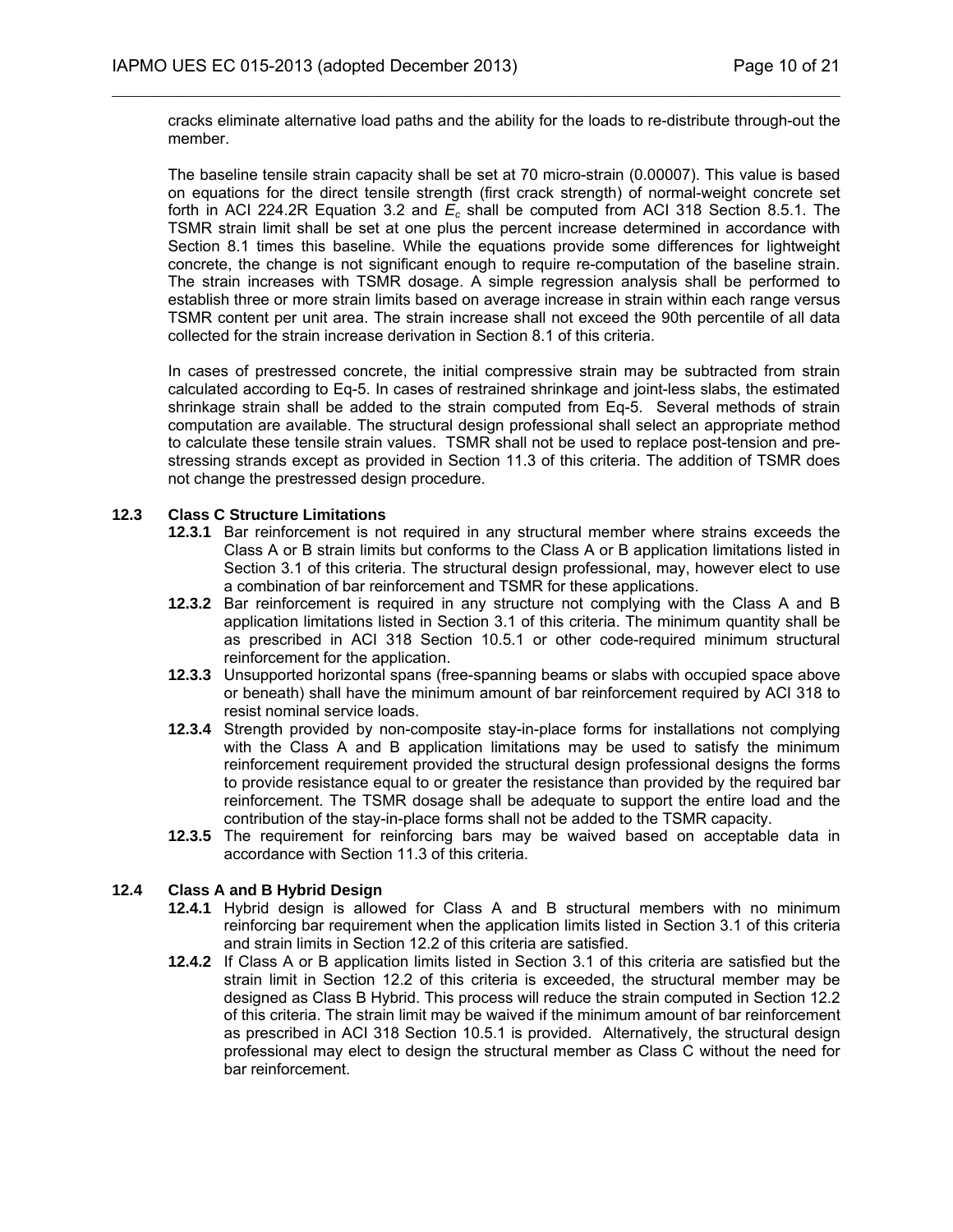**12.5 Dosage and Compressive Strength Limitations:** Minimum and maximum dosages and concrete compressive strengths shall be set at levels consistent with the upper and lower bounds of the tensile testing program. Extrapolation above and below the tested concrete compressive strengths and TSMR counts is not permitted.

 $\mathcal{L}_\mathcal{L} = \mathcal{L}_\mathcal{L} = \mathcal{L}_\mathcal{L} = \mathcal{L}_\mathcal{L} = \mathcal{L}_\mathcal{L} = \mathcal{L}_\mathcal{L} = \mathcal{L}_\mathcal{L} = \mathcal{L}_\mathcal{L} = \mathcal{L}_\mathcal{L} = \mathcal{L}_\mathcal{L} = \mathcal{L}_\mathcal{L} = \mathcal{L}_\mathcal{L} = \mathcal{L}_\mathcal{L} = \mathcal{L}_\mathcal{L} = \mathcal{L}_\mathcal{L} = \mathcal{L}_\mathcal{L} = \mathcal{L}_\mathcal{L}$ 

**12.6 Flexure Limitations:** For flexure, standard balanced and tension-controlled strain limits as prescribed in ACI 318 Section 10.3 shall apply.

#### **12.7 Shear Restrictions:**

- **12.7.1** Use of TSMR for replacing shear reinforcement in Class A and Cs structural members is not allowed.
- **12.7.2** The contribution of plain concrete shall be neglected in applications like shear (do not add  $V_c$  to the shear resistance computed for TSMR). The direct tension tests used to characterize the material include the effect of the concrete.
- **12.7.3** The area in tension shall be taken as the 1.41 x the section width x height minus 4 inches (100 mm). This represents the 45-degree plane between the two layers of original reinforcement.
- **12.8 Approval:** A registered design professional shall approve use of TSMR.
- **12.9 Precast Concrete:** TSMR shall not be used to replace supplemental reinforcing bars placed around openings and tied to lifting points. Precast concrete may be designed as Class B even if the class B application limitations are exceeded based on acceptable data in accordance with Section 11.3 of this criteria.
- **12.10 Concrete Mixtures:** When TSMR is added at the ready-mix plant, a batch ticket signed by a ready-mix representative shall be available to the code official upon request. The delivery ticket shall include, in addition to the items noted in ASTM C94, the type and amount of TSMR added to the concrete mix.

#### **13.0 Evaluation Report Recognition**

- **13.1 General:** The Evaluation Report shall include the following:
- **13.2** Basic information required by Section 4 4.0 of this criteria including product description, packaging and identification.
- **13.3** Description of TSMR design classes and application limits in accordance with Section 3.1 of this criteria.
- **13.4** Design instructions and tables in accordance with Section 11.0 of this criteria.
- **13.5** Conditions of Use in accordance with Section 12.0 of this criteria.
- **13.6** Use of TSMR for Class C structural members in structures assigned to Seismic Design Categories C, D, E, and F is outside the scope of this report.
- **13.7** For design of Class Cs structural members, applicable design provisions from ACI 360.
- **13.8** Description of qualified fire-resistance-rated assemblies in accordance with Section 4.2 of this criteria.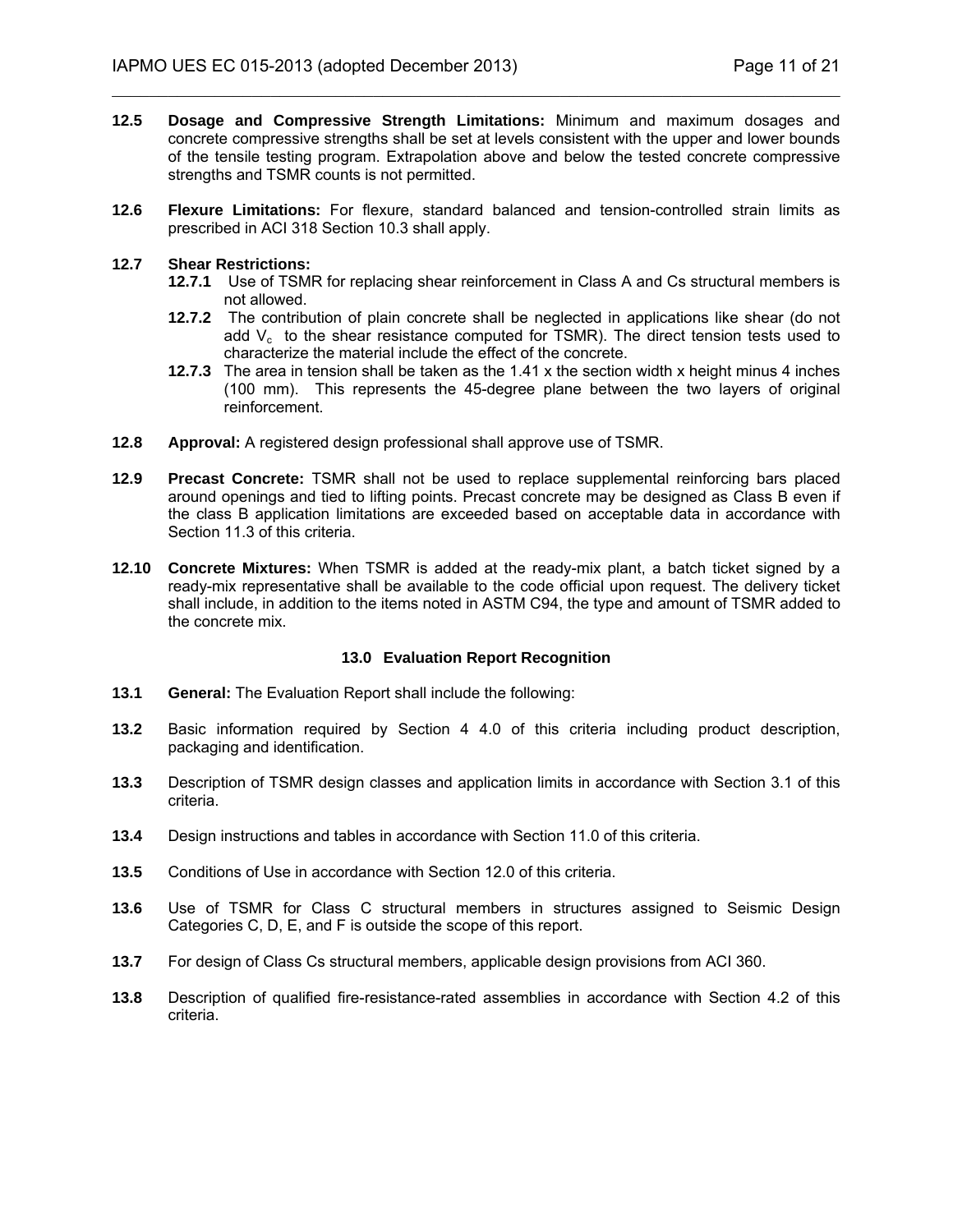

**Figure 1 ‐‐ Tension Specimen Molds**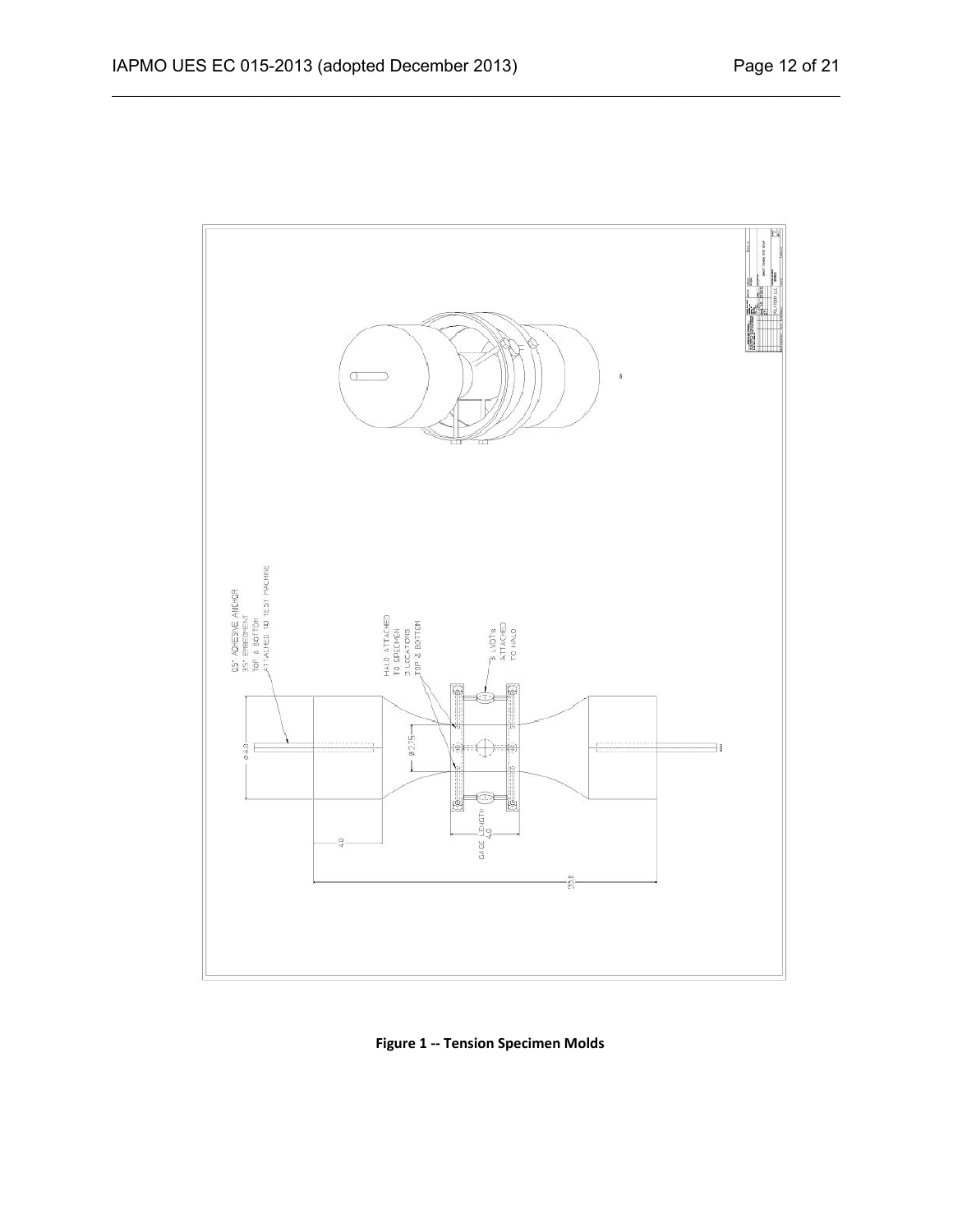| Table 1: TMSR replacement - Imperial |                                 |              |             |              |             |              |  |  |  |
|--------------------------------------|---------------------------------|--------------|-------------|--------------|-------------|--------------|--|--|--|
| Fy = 60 ksi                          | Nominal number of TMSR required |              |             |              |             |              |  |  |  |
| Nominal area<br>of steel in          |                                 | 3000 psi     |             | 4000 psi     | 5000 psi    |              |  |  |  |
| tension<br>As (in <sup>2</sup> /ft)  | Class A & B                     | Class C & Cs | Class A & B | Class C & Cs | Class A & B | Class C & Cs |  |  |  |
|                                      |                                 |              |             |              |             |              |  |  |  |
|                                      |                                 |              |             |              |             |              |  |  |  |
|                                      |                                 |              |             |              |             |              |  |  |  |
|                                      |                                 |              |             |              |             |              |  |  |  |
|                                      |                                 |              |             |              |             |              |  |  |  |
|                                      |                                 |              |             |              |             |              |  |  |  |
|                                      |                                 |              |             |              |             |              |  |  |  |
|                                      |                                 |              |             |              |             |              |  |  |  |
|                                      |                                 |              |             |              |             |              |  |  |  |
|                                      |                                 |              |             |              |             |              |  |  |  |
|                                      |                                 |              |             |              |             |              |  |  |  |
|                                      |                                 |              |             |              |             |              |  |  |  |
|                                      |                                 |              |             |              |             |              |  |  |  |
|                                      |                                 |              |             |              |             |              |  |  |  |
|                                      |                                 |              |             |              |             |              |  |  |  |
|                                      |                                 |              |             |              |             |              |  |  |  |
|                                      |                                 |              |             |              |             |              |  |  |  |
|                                      |                                 |              |             |              |             |              |  |  |  |
|                                      |                                 |              |             |              |             |              |  |  |  |
|                                      |                                 |              |             |              |             |              |  |  |  |
|                                      |                                 |              |             |              |             |              |  |  |  |
|                                      |                                 |              |             |              |             |              |  |  |  |
|                                      |                                 |              |             |              |             |              |  |  |  |
|                                      |                                 |              |             |              |             |              |  |  |  |
|                                      |                                 |              |             |              |             |              |  |  |  |
|                                      |                                 |              |             |              |             |              |  |  |  |
|                                      |                                 |              |             |              |             |              |  |  |  |
|                                      |                                 |              |             |              |             |              |  |  |  |
|                                      |                                 |              |             |              |             |              |  |  |  |
|                                      |                                 |              |             |              |             |              |  |  |  |
|                                      |                                 |              |             |              |             |              |  |  |  |
|                                      |                                 |              |             |              |             |              |  |  |  |
|                                      |                                 |              |             |              |             |              |  |  |  |
|                                      |                                 |              |             |              |             |              |  |  |  |
|                                      |                                 |              |             |              |             |              |  |  |  |
|                                      |                                 |              |             |              |             |              |  |  |  |
|                                      |                                 |              |             |              |             |              |  |  |  |
|                                      |                                 |              |             |              |             |              |  |  |  |
|                                      |                                 |              |             |              |             |              |  |  |  |

**Figure 2 – Table 1**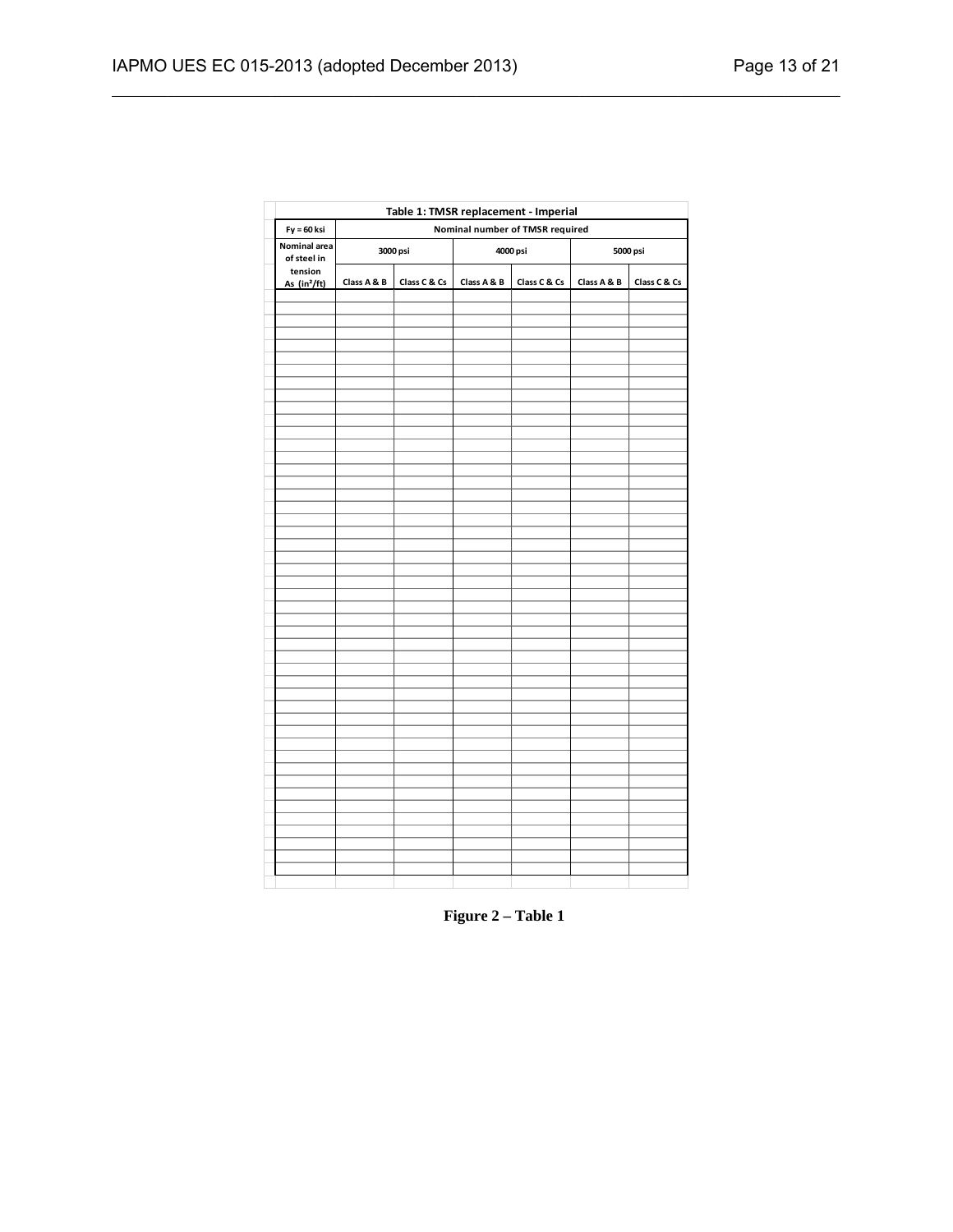# IAPMO UES EC 015-2013 (adopted December 2013) Page 14 of 21

| Table 2: TMSR dosage rate - Imperial |                                                        |         |          |                              |                    |         |  |                                      |  |         |  |                              |  |
|--------------------------------------|--------------------------------------------------------|---------|----------|------------------------------|--------------------|---------|--|--------------------------------------|--|---------|--|------------------------------|--|
| Number of                            | TMSR dosage rate, H <sub>d</sub> (lb/yd <sup>3</sup> ) |         |          |                              |                    |         |  |                                      |  |         |  |                              |  |
| <b>TMSR</b> per<br>unit area in      |                                                        |         | 3000 psi |                              | 4000 psi           |         |  | 5000 psi                             |  |         |  |                              |  |
| tension<br>(TMSR/in <sup>2</sup> )   | Class A                                                | Class B |          | Class C Class C <sub>s</sub> | Class A            | Class B |  | Class C Class C <sub>s</sub> Class A |  | Class B |  | Class C Class C <sub>s</sub> |  |
|                                      |                                                        |         |          |                              |                    |         |  |                                      |  |         |  |                              |  |
|                                      |                                                        |         |          |                              |                    |         |  |                                      |  |         |  |                              |  |
|                                      |                                                        |         |          |                              |                    |         |  |                                      |  |         |  |                              |  |
|                                      |                                                        |         |          |                              |                    |         |  |                                      |  |         |  |                              |  |
|                                      |                                                        |         |          |                              |                    |         |  |                                      |  |         |  |                              |  |
|                                      |                                                        |         |          |                              |                    |         |  |                                      |  |         |  |                              |  |
|                                      |                                                        |         |          |                              |                    |         |  |                                      |  |         |  |                              |  |
|                                      |                                                        |         |          |                              |                    |         |  |                                      |  |         |  |                              |  |
|                                      |                                                        |         |          |                              |                    |         |  |                                      |  |         |  |                              |  |
|                                      |                                                        |         |          |                              |                    |         |  |                                      |  |         |  |                              |  |
|                                      |                                                        |         |          |                              |                    |         |  |                                      |  |         |  |                              |  |
|                                      |                                                        |         |          |                              |                    |         |  |                                      |  |         |  |                              |  |
|                                      |                                                        |         |          |                              |                    |         |  |                                      |  |         |  |                              |  |
|                                      |                                                        |         |          |                              |                    |         |  |                                      |  |         |  |                              |  |
|                                      |                                                        |         |          |                              |                    |         |  |                                      |  |         |  |                              |  |
|                                      |                                                        |         |          |                              |                    |         |  |                                      |  |         |  |                              |  |
|                                      |                                                        |         |          |                              |                    |         |  |                                      |  |         |  |                              |  |
|                                      |                                                        |         |          |                              |                    |         |  |                                      |  |         |  |                              |  |
|                                      |                                                        |         |          |                              |                    |         |  |                                      |  |         |  |                              |  |
|                                      |                                                        |         |          |                              |                    |         |  |                                      |  |         |  |                              |  |
|                                      |                                                        |         |          |                              |                    |         |  |                                      |  |         |  |                              |  |
|                                      |                                                        |         |          |                              |                    |         |  |                                      |  |         |  |                              |  |
|                                      |                                                        |         |          |                              |                    |         |  |                                      |  |         |  |                              |  |
|                                      |                                                        |         |          |                              |                    |         |  |                                      |  |         |  |                              |  |
|                                      |                                                        |         |          |                              |                    |         |  |                                      |  |         |  |                              |  |
|                                      |                                                        |         |          |                              |                    |         |  |                                      |  |         |  |                              |  |
|                                      |                                                        |         |          |                              |                    |         |  |                                      |  |         |  |                              |  |
|                                      |                                                        |         |          |                              |                    |         |  |                                      |  |         |  |                              |  |
|                                      |                                                        |         |          |                              |                    |         |  |                                      |  |         |  |                              |  |
|                                      |                                                        |         |          |                              |                    |         |  |                                      |  |         |  |                              |  |
|                                      |                                                        |         |          |                              |                    |         |  |                                      |  |         |  |                              |  |
|                                      |                                                        |         |          |                              |                    |         |  |                                      |  |         |  |                              |  |
|                                      |                                                        |         |          |                              |                    |         |  |                                      |  |         |  |                              |  |
|                                      |                                                        |         |          |                              | Figure 3 - Table 2 |         |  |                                      |  |         |  |                              |  |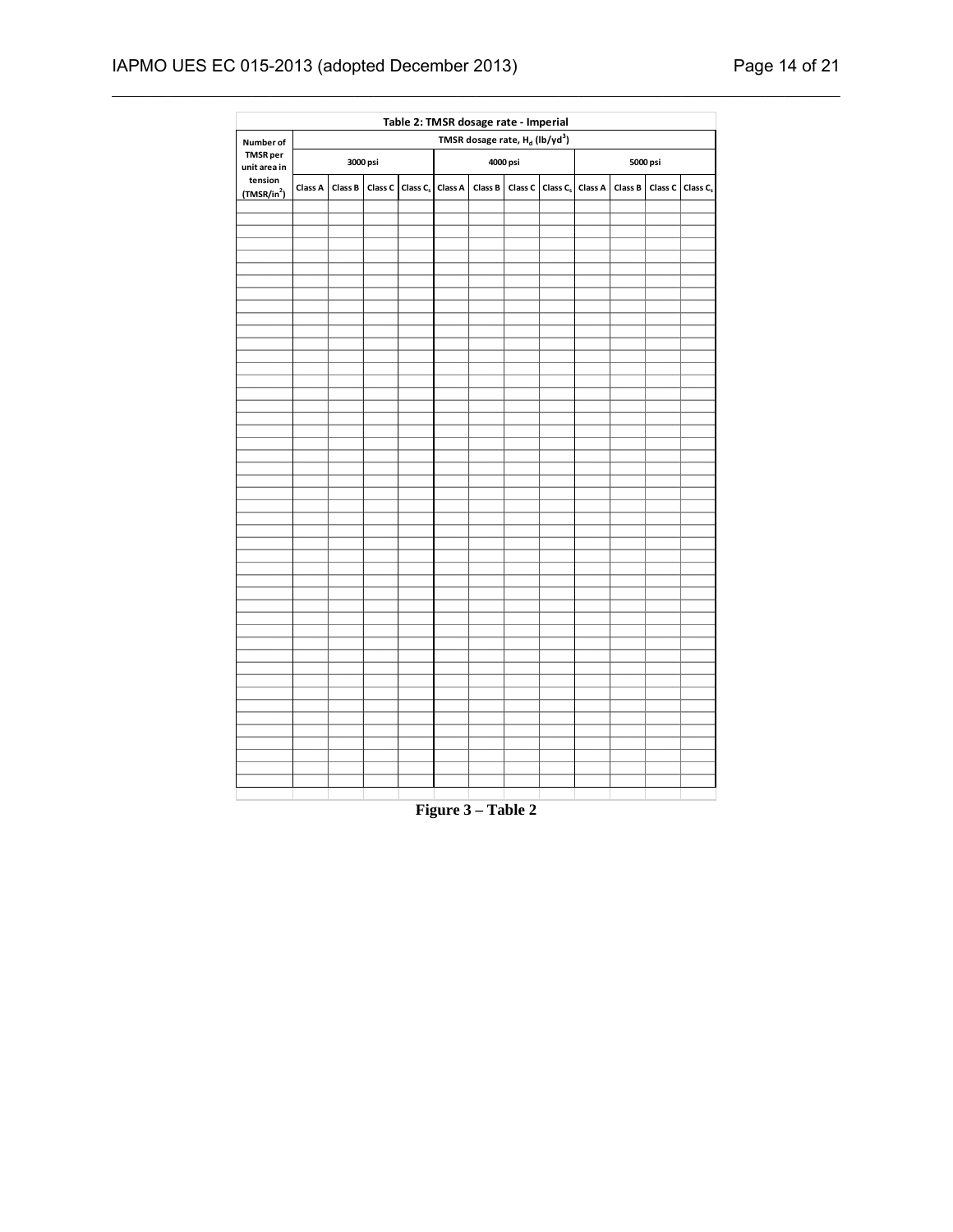|                                    | Table 3: TMSR tensile force - Imperial                   |         |  |                                      |  |          |  |                                                    |  |          |                              |  |  |
|------------------------------------|----------------------------------------------------------|---------|--|--------------------------------------|--|----------|--|----------------------------------------------------|--|----------|------------------------------|--|--|
| Number of                          | Provided TMSR unit tensile stress, F <sub>ht</sub> (psi) |         |  |                                      |  |          |  |                                                    |  |          |                              |  |  |
| <b>TMSR</b> per<br>unit area in    | 3000 psi                                                 |         |  |                                      |  | 4000 psi |  |                                                    |  | 5000 psi |                              |  |  |
| tension<br>(TMSR/in <sup>2</sup> ) | Class A                                                  | Class B |  | Class C Class C <sub>s</sub> Class A |  |          |  | Class B   Class C   Class C <sub>s</sub>   Class A |  | Class B  | Class C Class C <sub>s</sub> |  |  |
|                                    |                                                          |         |  |                                      |  |          |  |                                                    |  |          |                              |  |  |
|                                    |                                                          |         |  |                                      |  |          |  |                                                    |  |          |                              |  |  |
|                                    |                                                          |         |  |                                      |  |          |  |                                                    |  |          |                              |  |  |
|                                    |                                                          |         |  |                                      |  |          |  |                                                    |  |          |                              |  |  |
|                                    |                                                          |         |  |                                      |  |          |  |                                                    |  |          |                              |  |  |
|                                    |                                                          |         |  |                                      |  |          |  |                                                    |  |          |                              |  |  |
|                                    |                                                          |         |  |                                      |  |          |  |                                                    |  |          |                              |  |  |
|                                    |                                                          |         |  |                                      |  |          |  |                                                    |  |          |                              |  |  |
|                                    |                                                          |         |  |                                      |  |          |  |                                                    |  |          |                              |  |  |
|                                    |                                                          |         |  |                                      |  |          |  |                                                    |  |          |                              |  |  |
|                                    |                                                          |         |  |                                      |  |          |  |                                                    |  |          |                              |  |  |
|                                    |                                                          |         |  |                                      |  |          |  |                                                    |  |          |                              |  |  |
|                                    |                                                          |         |  |                                      |  |          |  |                                                    |  |          |                              |  |  |
|                                    |                                                          |         |  |                                      |  |          |  |                                                    |  |          |                              |  |  |
|                                    |                                                          |         |  |                                      |  |          |  |                                                    |  |          |                              |  |  |
|                                    |                                                          |         |  |                                      |  |          |  |                                                    |  |          |                              |  |  |
|                                    |                                                          |         |  |                                      |  |          |  |                                                    |  |          |                              |  |  |
|                                    |                                                          |         |  |                                      |  |          |  |                                                    |  |          |                              |  |  |
|                                    |                                                          |         |  |                                      |  |          |  |                                                    |  |          |                              |  |  |
|                                    |                                                          |         |  |                                      |  |          |  |                                                    |  |          |                              |  |  |
|                                    |                                                          |         |  |                                      |  |          |  |                                                    |  |          |                              |  |  |
|                                    |                                                          |         |  |                                      |  |          |  |                                                    |  |          |                              |  |  |
|                                    |                                                          |         |  |                                      |  |          |  |                                                    |  |          |                              |  |  |
|                                    |                                                          |         |  |                                      |  |          |  |                                                    |  |          |                              |  |  |
|                                    |                                                          |         |  |                                      |  |          |  |                                                    |  |          |                              |  |  |
|                                    |                                                          |         |  |                                      |  |          |  |                                                    |  |          |                              |  |  |
|                                    |                                                          |         |  |                                      |  |          |  |                                                    |  |          |                              |  |  |
|                                    |                                                          |         |  |                                      |  |          |  |                                                    |  |          |                              |  |  |
|                                    |                                                          |         |  |                                      |  |          |  |                                                    |  |          |                              |  |  |
|                                    |                                                          |         |  |                                      |  |          |  |                                                    |  |          |                              |  |  |
|                                    |                                                          |         |  |                                      |  |          |  |                                                    |  |          |                              |  |  |

 $\mathcal{L}_\mathcal{L} = \mathcal{L}_\mathcal{L} = \mathcal{L}_\mathcal{L} = \mathcal{L}_\mathcal{L} = \mathcal{L}_\mathcal{L} = \mathcal{L}_\mathcal{L} = \mathcal{L}_\mathcal{L} = \mathcal{L}_\mathcal{L} = \mathcal{L}_\mathcal{L} = \mathcal{L}_\mathcal{L} = \mathcal{L}_\mathcal{L} = \mathcal{L}_\mathcal{L} = \mathcal{L}_\mathcal{L} = \mathcal{L}_\mathcal{L} = \mathcal{L}_\mathcal{L} = \mathcal{L}_\mathcal{L} = \mathcal{L}_\mathcal{L}$ 

**Figure 4 – Table 3**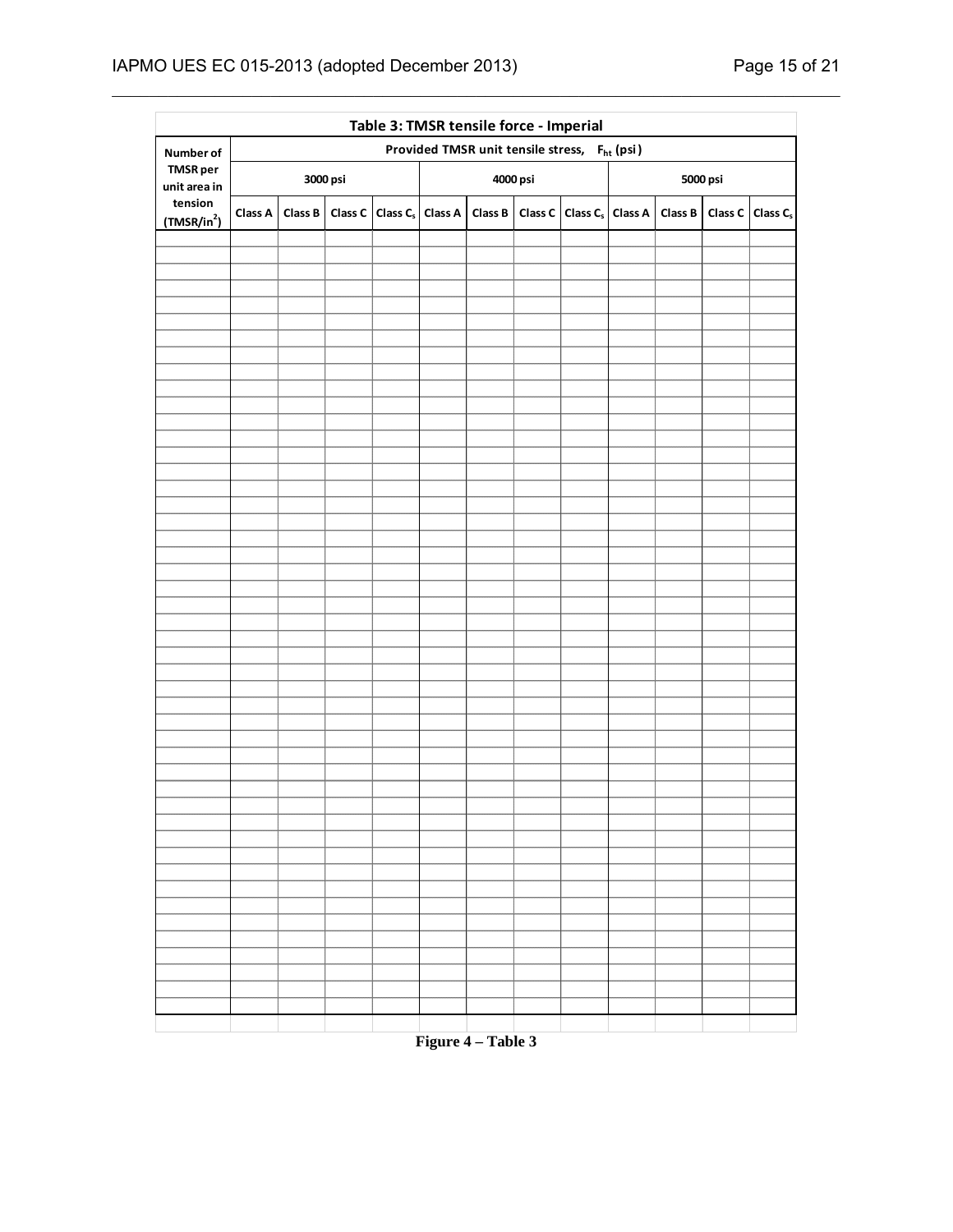#### **Annex A Test Report Content**

- **1.0** The services performed by the testing laboratory shall be documented by a retrievable report that accurately, clearly, objectively, and unambiguously presents measurements, observations, examinations, and test results in accordance with the reporting requirements of test method(s). Each test or inspection report also shall include the following unless the code, evaluation criteria, or the test standard requirements specify
	- otherwise:<br>1.1 At **1.1** A title, for example, "Report of TSMR Tests;"
	- **1.2** The name, address, and contact information of the laboratory.
	- **1.3** A unique identification of the report (such as report number), the issue date, a sequential number for each page, and the total number of pages.

- **1.4** The name and address of client.
- **1.5** Description of, condition of, and clear identification of the item tested.
- **1.6** Date test(s) were conducted.
- **1.7** Identification of test standards or description of any non-standard methods used.
- **1.8** Any deviations from, additions to, or exclusions from, the test standard and any other information relevant to the specific test, such as environmental conditions;
- **1.9** Measurements, observations, examinations, and test results, supported by tables, graphs, sketches, and photographs, as appropriate, including a description of the failure mode or condition of item at conclusion of the tests;
- **1.10** Conclusions or summary statements, including, when applicable, a statement indicating whether the product passed or failed the test;
- **1.11** A statement the results apply only to the items tested;
- **1.12** A statement that the report shall not be reproduced, except in full, without the prior written approval of the laboratory; and
- **1.13** Name(s) of individual(s) performing the tests;
- **1.14** A signature and title, or an equivalent identification, of the person(s) accepting responsibility for the content of the report on behalf of the laboratory.
- **1.15** Identification of results obtained from tests subcontracted by the laboratory to others. The laboratory shall not represent the services of others as its own.
- **2.0** In addition to the requirements of Sections 1.0, 2,0 and 3.0, each test report, where necessary for the proper interpretation or understanding of the report, shall include the following:
	- **2.1** Project title and reference designation.
	- **2.2** Reference to relevant code, evaluation criteria, or other requirement(s).
	- **2.3** A statement indicating compliance with relevant code, evaluation criteria, or other requirement(s).
	- **2.4** Other reporting requirements of the evaluation agency, the client, or relevant authority.
- **3.0** In addition to the requirements of Sections 1.0, 2.0, 3.0 and 4.0, test reports presenting results shall include the following with respect to sampling:
	- **3.1** Date of sampling or date sample received, as appropriate.
	- **3.2** Clear identification of the material sampled including manufacturer, brand name, lot number, source, or similar unique information, as applicable.
	- **3.3** Sampling location, where relevant, using an explicit description, diagram, sketch, or photograph, as applicable.
	- **3.4** Identification of sampling methods used, or sampling plan or procedure if a nonstandard method was used.
	- **3.5** Deviations from, additions to, or exclusions from standard sampling methods or predetermined sampling plans or procedures.
	- **3.6** Details of environmental conditions present during the sampling such as rain or freezing weather that may have affected the testing of the sample or the interpretation of the test results.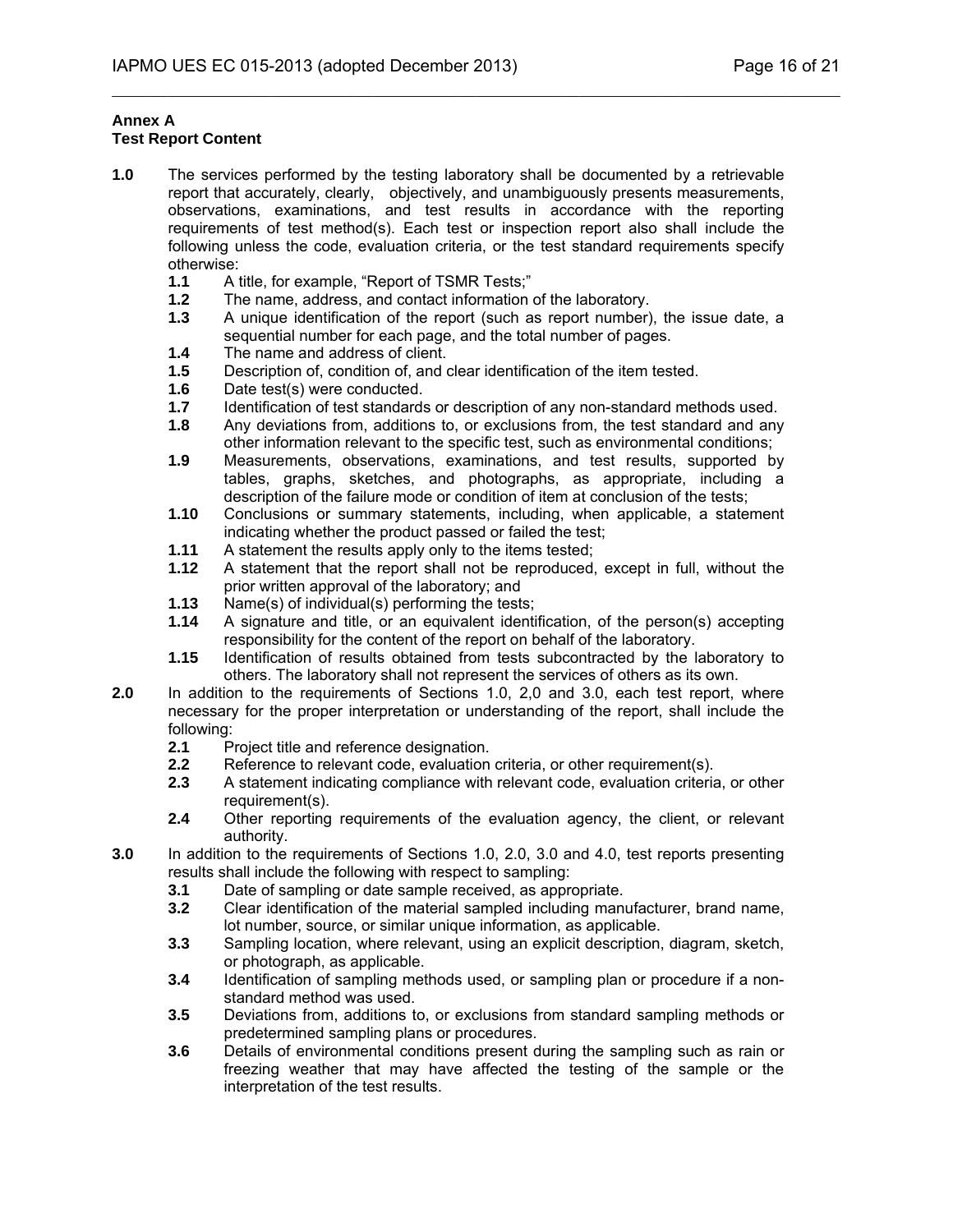**3.7** If assemblies are tested (structural assemblies, fire-rated assemblies, etc.), identification of the assemblies, preferably with illustrations. The report shall identify the parties constructing the assemblies and shall also address witnessing and/or verifying the construction.

- **4.0** When interpretations of tests are included in the report, the basis for the interpretations shall be clearly explained. Interpretations commonly include determination of compliance or noncompliance of the results with requirements of the test method or evaluation criteria.
- **5.0** Material revisions or additions to a report after initial issue shall be made in a further document clearly indicating the revised information and clearly referencing the original report identification. Such revisions or additions shall meet the relevant requirements of Section 2.0.
- **6.0** Transmission of test reports by electronic means shall follow documented procedures to ensure that the requirements of this evaluation criteria are met and that confidentiality is preserved.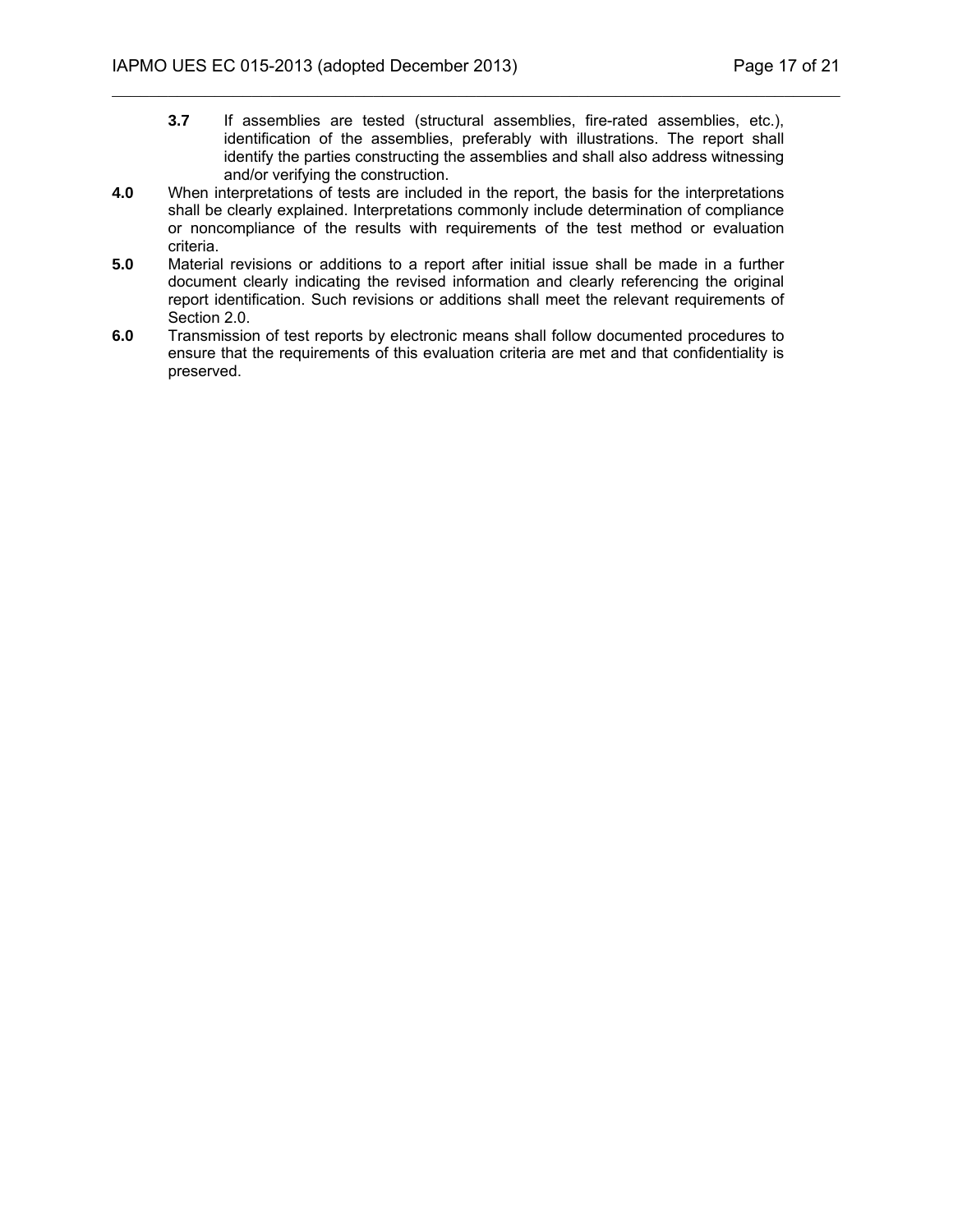### **ANNEX B**

# **Method for Calculating the Acceptable Limits for a TSMR Dosage**

Using the provisions determined in Section 11.1.3 of this criteria, the coefficient of variation, COV, for the distribution of TSMR micro rebar is

 $\mathcal{L}_\mathcal{L} = \mathcal{L}_\mathcal{L} = \mathcal{L}_\mathcal{L} = \mathcal{L}_\mathcal{L} = \mathcal{L}_\mathcal{L} = \mathcal{L}_\mathcal{L} = \mathcal{L}_\mathcal{L} = \mathcal{L}_\mathcal{L} = \mathcal{L}_\mathcal{L} = \mathcal{L}_\mathcal{L} = \mathcal{L}_\mathcal{L} = \mathcal{L}_\mathcal{L} = \mathcal{L}_\mathcal{L} = \mathcal{L}_\mathcal{L} = \mathcal{L}_\mathcal{L} = \mathcal{L}_\mathcal{L} = \mathcal{L}_\mathcal{L}$ 

$$
COV = f(TSMR\,dosage) \tag{1}
$$

Using Equation B1, the acceptable coefficient of variation can be calculated for any given TSMR dosage in lb/yd<sup>3</sup>. Equation 1 can only be used with dosages expressed in lb/yd<sup>3</sup>, if a dosage is required for metric units, the desired dosage shall be converted to  $1b$ /yd<sup>3</sup> and then used with Equation B1.

To determine the limits, definition of the coefficient of variation shall be computed by Equation B2:

$$
cov = \frac{\sigma}{\mu} \tag{2}
$$

Where *σ* is the standard deviation and *μ* is the mean. To determine the acceptable TSMR dosage limit, the mean for the TSMR dosage shall be taken as equivalent to the intended TSMR dosage of the concrete mix. For the calculation of an acceptable TSMR dosage limit, one standard deviation shall be taken as the acceptable deviation from the intended TSMR dosage.

By rearranging Equation B2, the acceptable deviation for a given TSMR dosage becomes Equation B3:

$$
\sigma = (COV)(\mu) \tag{3}
$$

The lower acceptable dosage limit, LADL, , is then calculated using the Equation B4:

$$
LADL = \mu \cdot \sigma \tag{4}
$$

The LADL can then be used as an established acceptable lower bound for an intended TSMR dosage when paired with the TSMR Wash out test. This lower bound ensures that an adequate distribution of the TSMR fibers within the concrete mix is achieved.

A table can be developed to using these calculations showing the oz/cubic foot (grams/Liter) required and included in the ESR for common TSMR dosages. Samples are included (Table B1 and B2).

| Coefficient<br>of Variation | Standard<br>Deviation<br>$(lb/yd^3)$ | Lower Dosage<br><b>Test Limit</b><br>$(oz/ft^3)$ |
|-----------------------------|--------------------------------------|--------------------------------------------------|
| 0.271                       | 2.12                                 | 2.16                                             |
| 0.212                       | 2.50                                 | 4.67                                             |
|                             | .                                    |                                                  |
| 0.019                       | 2.12                                 | 34.89                                            |
| $\sim$                      | .                                    | $- - - - - -$                                    |

Table B1. Example Acceptable limits for intended TSMR dosages of a 9 cubic yard truck, English Units

| Specified<br><b>TSMR Dosage</b><br>$(kg/m^3)$ | Coefficient<br>of Variation | Standard<br>Deviation<br>$(kg/m^3)$ | Lower Dosage<br><b>Test Limit</b><br>(g/L) |
|-----------------------------------------------|-----------------------------|-------------------------------------|--------------------------------------------|
| 2.92                                          | 0.299                       | 0.87                                | 2.05                                       |
| 5.84                                          | 0.260                       | 1.52                                | 4.33                                       |
| .                                             | .                           | .                                   | .                                          |
| 35.06                                         | 0.063                       | 2.20                                | 32.86                                      |

Table B2. Acceptable limits for intended TSMR dosages of a 7 cubic meter truck, SI Units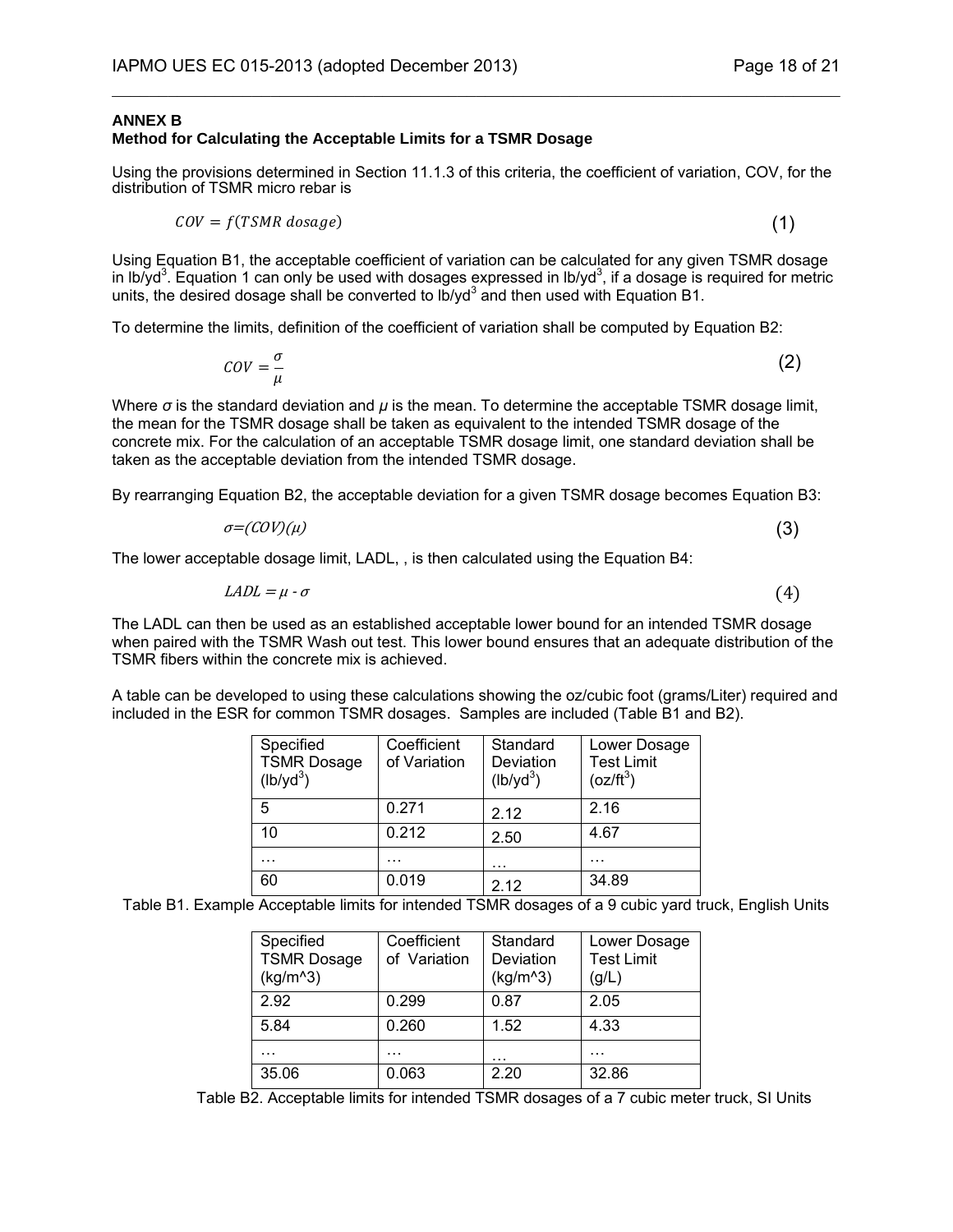# **APPENDIX A**

 $\mathcal{L}_\mathcal{L} = \{ \mathcal{L}_\mathcal{L} = \{ \mathcal{L}_\mathcal{L} = \{ \mathcal{L}_\mathcal{L} = \{ \mathcal{L}_\mathcal{L} = \{ \mathcal{L}_\mathcal{L} = \{ \mathcal{L}_\mathcal{L} = \{ \mathcal{L}_\mathcal{L} = \{ \mathcal{L}_\mathcal{L} = \{ \mathcal{L}_\mathcal{L} = \{ \mathcal{L}_\mathcal{L} = \{ \mathcal{L}_\mathcal{L} = \{ \mathcal{L}_\mathcal{L} = \{ \mathcal{L}_\mathcal{L} = \{ \mathcal{L}_\mathcal{$ 

## **(NONMANDATORY INFORMATION)**

## **1. General**

It is recommended that any evaluation report developed in accordance with EC 015 contain instructions and figures similar to what in included herein along with several worked out example problems to assist the designer.

## **2. Design in accordance with ACI 318 (Structural Concrete)**

Designs governed by ACI 318 are in compliance with Section 1.4 (Approval of special systems of design or construction). For more details, see EC 015 Section 1.0 and ACI Public Discussion, Code Case ACI 318-08/001(12) and 318-11/001(12), Concrete International, V. 35, No. 2, Feb. 2013, p.  $67)$ <sup>Y</sup>. Design instructions are provided in Sections 4.1 to 4.4 of this Appendix.

## **3. Design in accordance with ACI 360 (Slabs on Grade)**

Slab on grade design is outside the scope of ACI 318 and alternatively may be done is done in accordance with ACI 360. Design instructions are provided in Section 4.5 of this Appendix.

## **4. Design Instructions**

**4.1. Flexural Design** Follow steps below to compute TMSR dosage using the tables developed in accordance with EC015.

## **4.1.1. Determine Design Class using the definitions in EC015 Section 3.1**

A flow chart (Figure 5) simplifies the class selection process<sup> $V$ </sup>.

## **4.1.2. Compute Required Area of Steel**

Determine the required area of steel at the centroid of the tension zone (TSMR acts as a rectangular tensile block as shown in Figure 6) with standard design procedures recommended in ACI 318 Chapter 8 using load and resistance factor design. Use the calculated nominal area of steel in the procedure described in Section 4.1.3 of this Appendix. An appropriate strength reduction factor will be applied to the TMSR design strength.

#### **4.1.3. Table 1: Required TMSR**

Use Table 1 to select the minimum number of **TMSR** required to provide the same tensile resistance as the area of steel computed in Appendix A Section 4.1.2. Divide this number by the area of the concrete in tension to obtain the number of **TMSR** required per unit area. This can be either direct tension, flexural tension, or shear.

#### **4.1.4. Table 2: TMSR Dosage**

Use Table 2 to select the minimum **TMSR** dosage required to ensure the number of **TMSR** per unit area (as determined in Appendix A Section 4.1.3) are provided in the tensile region of the concrete. The **TMSR** dosage listed in the table is calibrated using LRFD methods.

#### **4.1.5. Table 3: TMSR tensile force**

Use Table 3 to select the provided **TMSR** unit tensile strength. This value can be multiplied by the effective area in tension to compute the total tensile resistance.

#### **4.1.6. Compute strain in the composite**

For Class A and B use Table 3 to select the provided **TMSR** unit tensile strength and calculate the average strain with Equation A1:

**Equation A1**  $\varepsilon \cong$  **TMSR** tensile stress/E<sub>CT</sub> Where: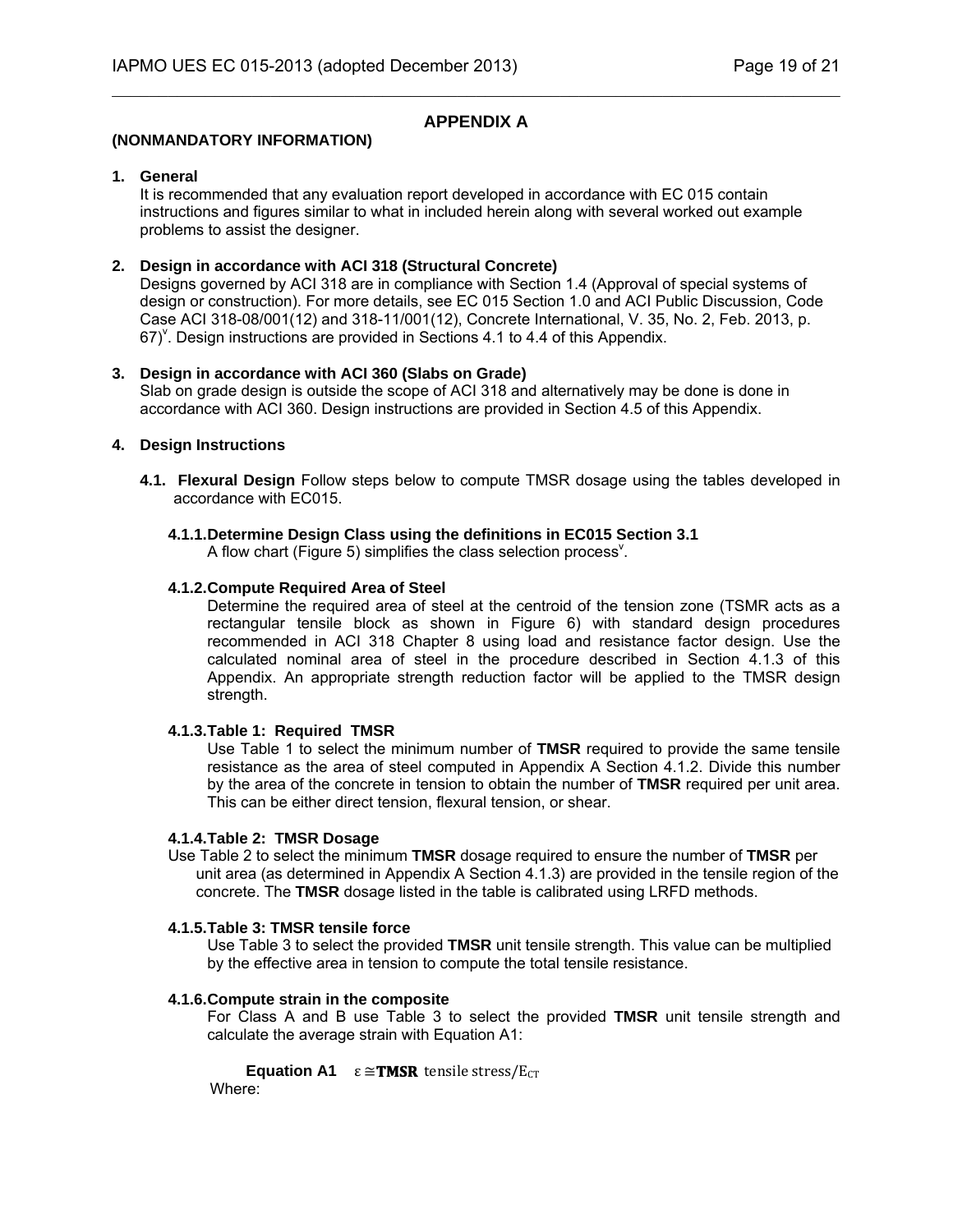•  $E_{ct}$  is the tensile modulus of elasticity of TMSR concrete estimated as 57000 $\sqrt{f'c}$  (psi) or 4200 $\sqrt{f'c}$  (MPa).

 $\mathcal{L}_\mathcal{L} = \{ \mathcal{L}_\mathcal{L} = \{ \mathcal{L}_\mathcal{L} = \{ \mathcal{L}_\mathcal{L} = \{ \mathcal{L}_\mathcal{L} = \{ \mathcal{L}_\mathcal{L} = \{ \mathcal{L}_\mathcal{L} = \{ \mathcal{L}_\mathcal{L} = \{ \mathcal{L}_\mathcal{L} = \{ \mathcal{L}_\mathcal{L} = \{ \mathcal{L}_\mathcal{L} = \{ \mathcal{L}_\mathcal{L} = \{ \mathcal{L}_\mathcal{L} = \{ \mathcal{L}_\mathcal{L} = \{ \mathcal{L}_\mathcal{$ 

• ε the average concrete tensile strain

#### **4.1.7. Pre- or post-tensioned concrete**

 With pre- or post- tensioned concrete, the initial compressive strain may be subtracted from the average strain calculated in Equation A1.

#### **4.1.8. Restrained shrinkage**

 In cases of restrained shrinkage, the shrinkage strain shall be added to the average strain computed in Equation A1.

- **4.2. Shear:** The same method as above is used for shear and torsion reinforcement. The Area in tension should be taken as no more than the  $1.41 \times$  the section width x height minus twice the neutral axis depth. When replacing both bending and shear reinforcement the higher of the two dosages governs the design.
- **4.3. Class A And B Strain Limits:** The average tensile strain (Appendix A Section 4.1.6-4.17 and 4.18) in the concrete shall not exceed limits established in EC 015 Section 12.2.

#### **4.4. Hybrid Design**

A combination of standard reinforcement and **TMSR** may be used. For Hybrid Design, reduce the area of steel computed in Section 4.1 of this criteria by the cross sectional area of the rebar that will remain prior to determining the required minimum number of **TMSR** using Table 1.

#### **4.5. ACI 360 Design Instructions**

- **4.5.1.** Class A and B Design in accordance with ACI 360-10 Section 11.3.3.2 (Elastic Design Method). Substitute  $\frac{\text{Table 3 Value}}{\text{fr}}$  where  $\frac{\text{Re},3}{100}$  is used in ACI 360-10 Section 11.3.3.2 equations. All other calculations remain the same.
- **4.5.2.** Class Cs Design with Yield Line Methods ACI 360-10 Section 11.3.3.3, Substitute  $\frac{\text{Table 3 Value}}{\text{fr}}$  where  $\frac{\text{Re},3}{100}$  is used in ACI Section 11.3.3.3 equations. All other calculations remain the same.

## 4.6. **Limitations/Restrictions**

All designs are subject to the limitations outlined in Section 12.0 of this criteria.